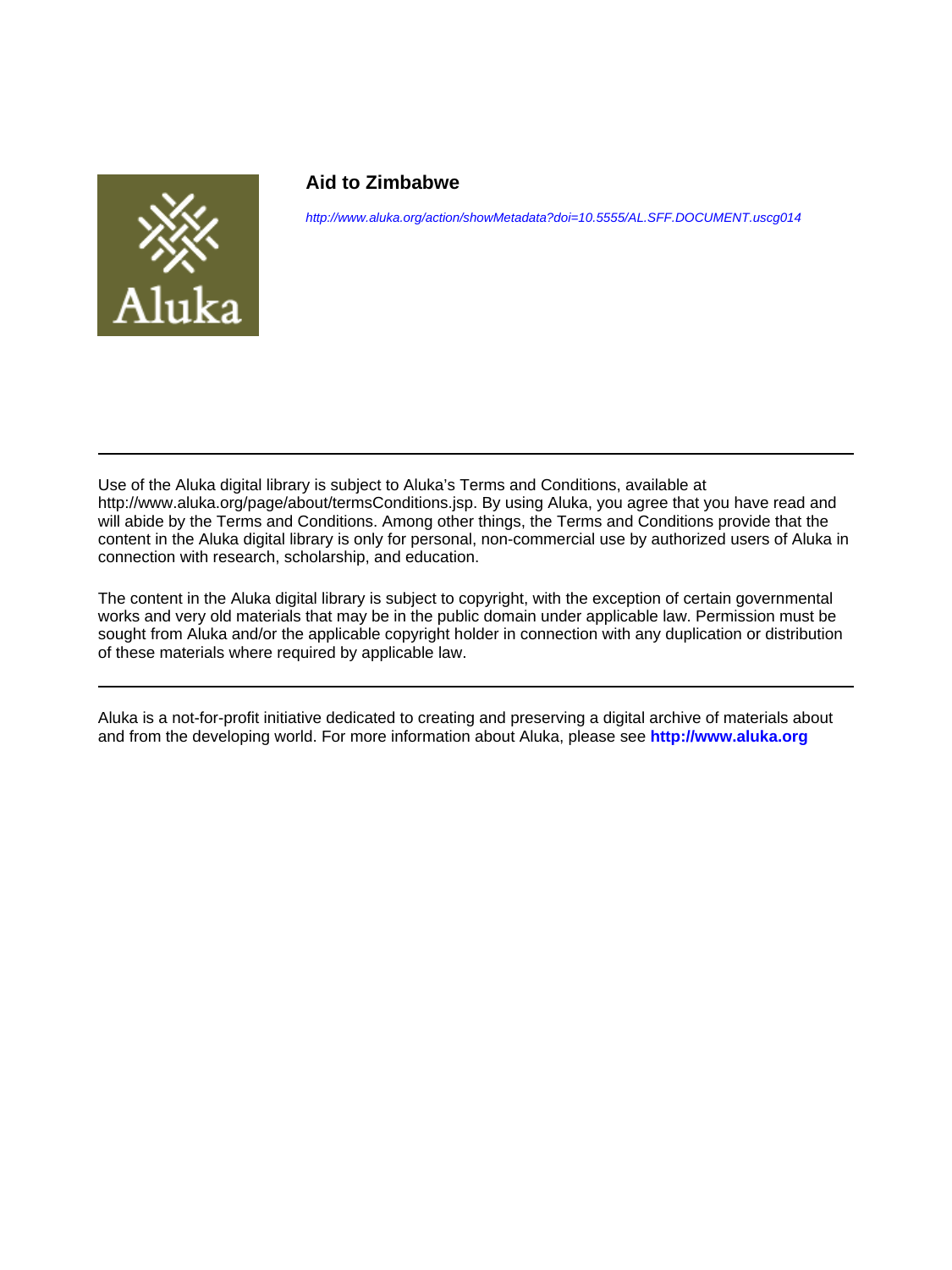### **Aid to Zimbabwe**

| Aid to Zimbabwe                                                                                                           |
|---------------------------------------------------------------------------------------------------------------------------|
| Subcommittee on Africa; Committee on Foreign Affairs;<br>House of Representatives                                         |
| U.S. Government Printing Office                                                                                           |
| 1980-09-23                                                                                                                |
| Hearings                                                                                                                  |
| English                                                                                                                   |
|                                                                                                                           |
| Zimbabwe, United States                                                                                                   |
| Congressional Hearings and Mission Reports: U.S.<br><b>Relations with Southern Africa</b>                                 |
| Witnesses from the administration. Appendix with text of bill<br>to provide \$200 million for newly independent Zimbabwe. |
| $23$ page $(s)$                                                                                                           |
|                                                                                                                           |

<http://www.aluka.org/action/showMetadata?doi=10.5555/AL.SFF.DOCUMENT.uscg014>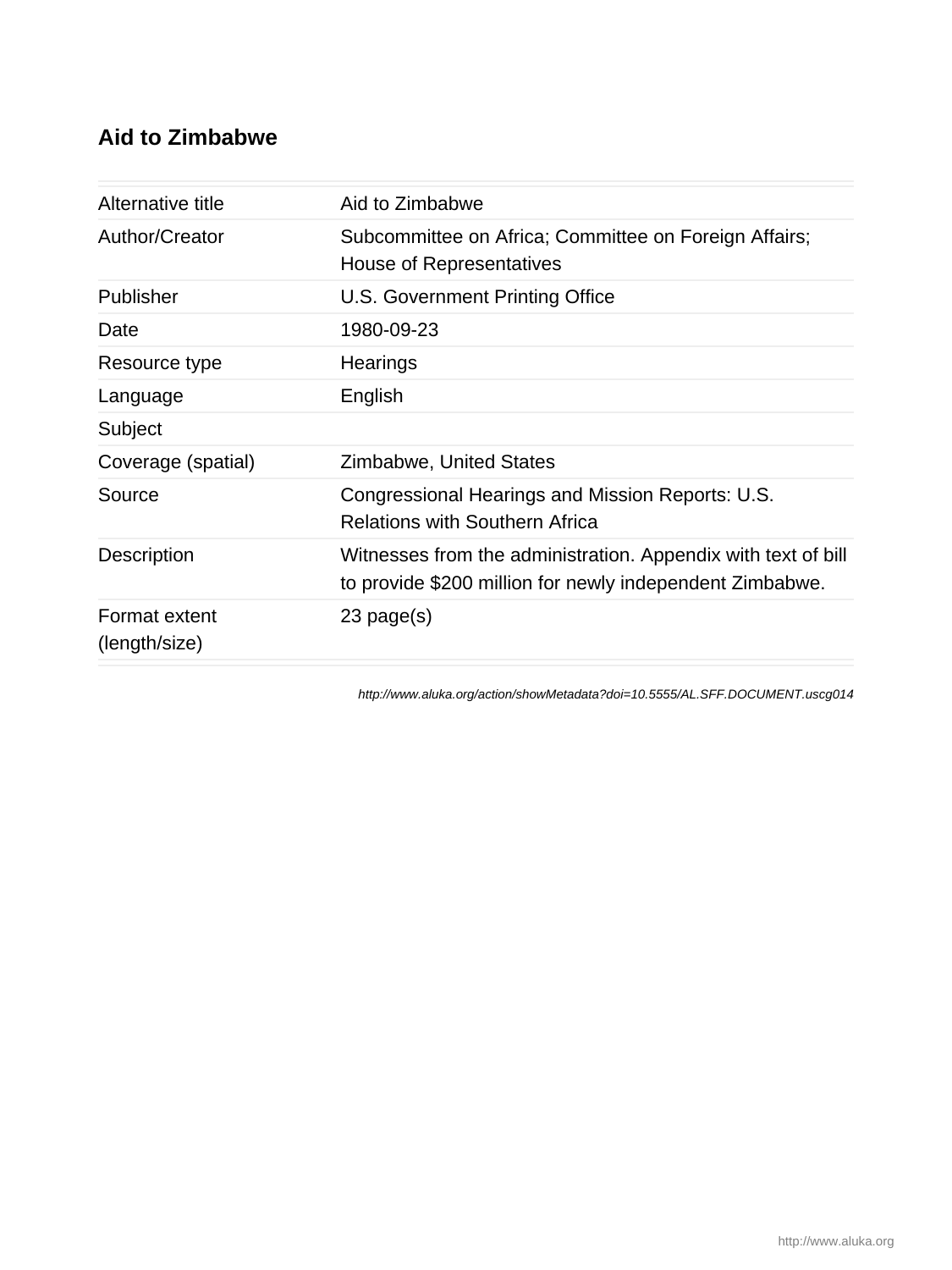# **AID TO ZIMBABWE**

## HEARING

#### BEFORE THE

### **SUBCOMMITTEE ON** AFRICA

**OF** THE

## **COMMITTEE ON FOREIGN** AFFAIRS **HOUSE** OF REPRESENTATIVES NINETY-SIXTH **CONGRESS**

**SECOND** SESSION

SEPTEMBER **23, 1980** 

Printed for the use of the Committee on Foreign Affairs



**U.S. GOVERNMENT PRINTING** OFFICE **6-931 0 WASHINGTON: 1980**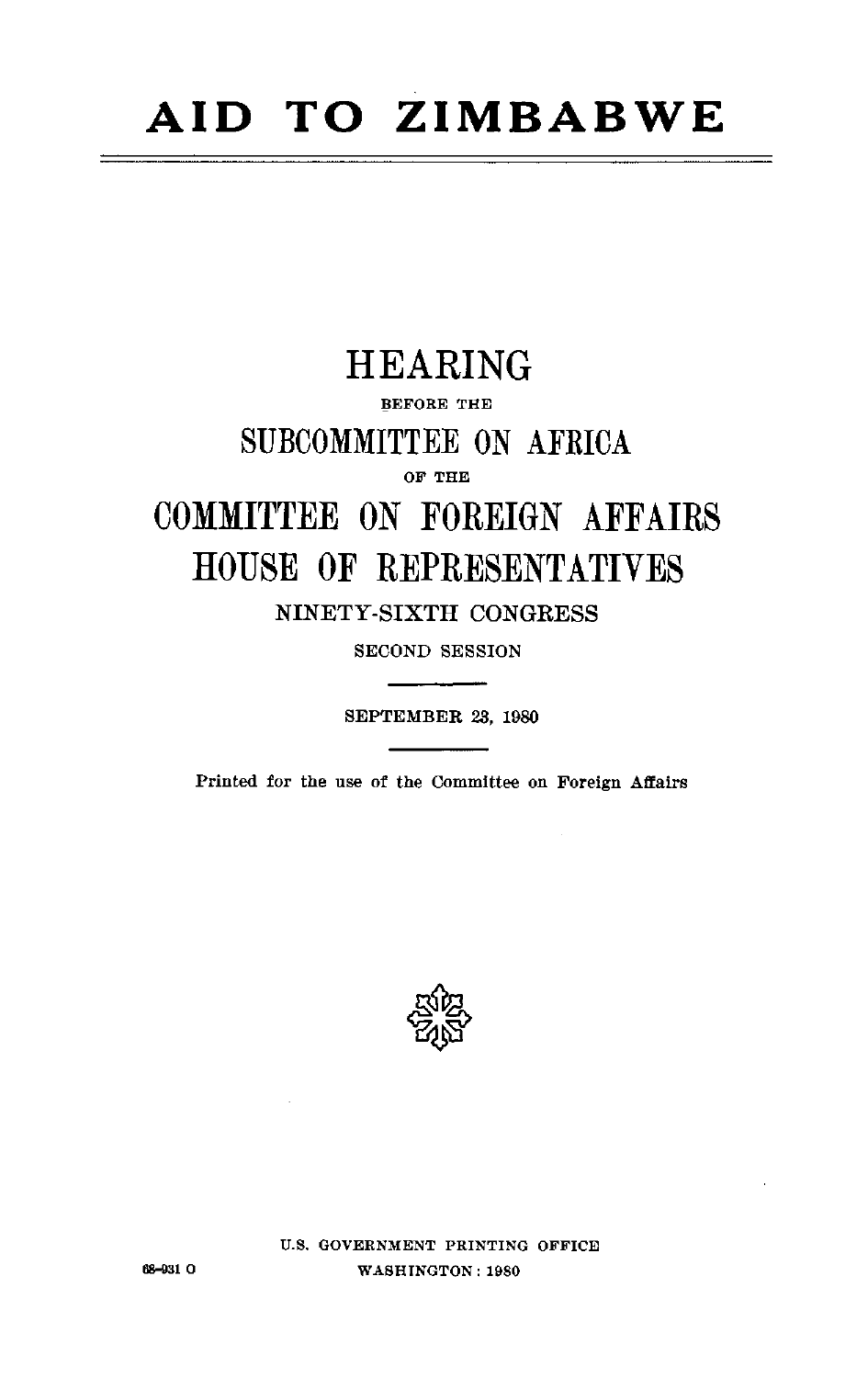#### COMMITTEE **ON** FOREIGN AFFAIRS

**CLEMENT J.** ZABLOCKI, Wisconsin, *Chairman*

L. H. **FOUNTAIN,** North Carolina **DANTE** B. **FASCELL,** Florida **BENJAMIN S. ROSENTHAL,** New York **LEE** H. **HAMILTON,** Indiana LESTER L. WOLFF, New York JONATHAN B. **BINGHAM,** New York **GUS** YATRON, Pennsylvania CARDISS **COLLINS,** Illinois **STEPHEN J.** SOLARZ, New York **DON** BONKER, Washington GERRY **E. STUDDS,** Massachusetts ANDY IRELAND, Florida **DONALD J. PEASE,** Ohio **DAN MICA,** Florida **MICHAEL D.** BARNES, Maryland WILLIAM H. GRAY III, Pennsylvania TONY P. HALL, Ohio HOWARD WOLPE, Michigan **DAVID** R. BOWEN, Mississippi FLOYD **J.** FITHIAN, Indiana BERKLEY BEDELL, Iowa

WILLIAM **S.** BROOMFIELD, Michigan EDWARD **J.** DERWINSKI, Illinois **PAUL** FINDLEY, Illinois **JOHN** H. **BUCHANAN, JR.,** Alabama LARRY **WINN, JR.,** Kansas BENJAMIN A. GILMAN, New York **TENNYSON** GUYER, Ohio ROBERT **J. LAGOMARSINO,** California WILLIAM F. GOODLING, Pennsylvania **JOEL** PRITCHARD, Washington MILLICENT FENWICK, New Jersey **DAN QUAYLE,** Indiana

**JOHN J.** BRADY, Jr., *Chief of Staff*  MICKEY **HARMON,** *Staff Assistant* 

#### SUBCOMMITTEE **ON** AFRICA

**STEPHEN J.** SOLARZ, New York, *Chairman* 

WILLIAM H. GRAY III, Pennsylvania **JOHN** H. **BUCHANAN,** JR., Alabama HOWARD WOLPE, Michigan MILLICENT FENWICK, New Jersey FLOYD **J.** FITHIAN, Indiana

CARDISS COLLINS, Illinois WILLIAM **F. GOODLING,** Pennsylvania

**JOHNNIE CARSON,** *Subcommittee Staff Director*  **STEPHEN D. NELSON,** *Minority Staff Consultant*  **STEVE WEISSMAN,** *Subcommittee Staff Associate*  DAVID FRANK, *Subcommittee Staff Associate*

 $(II)$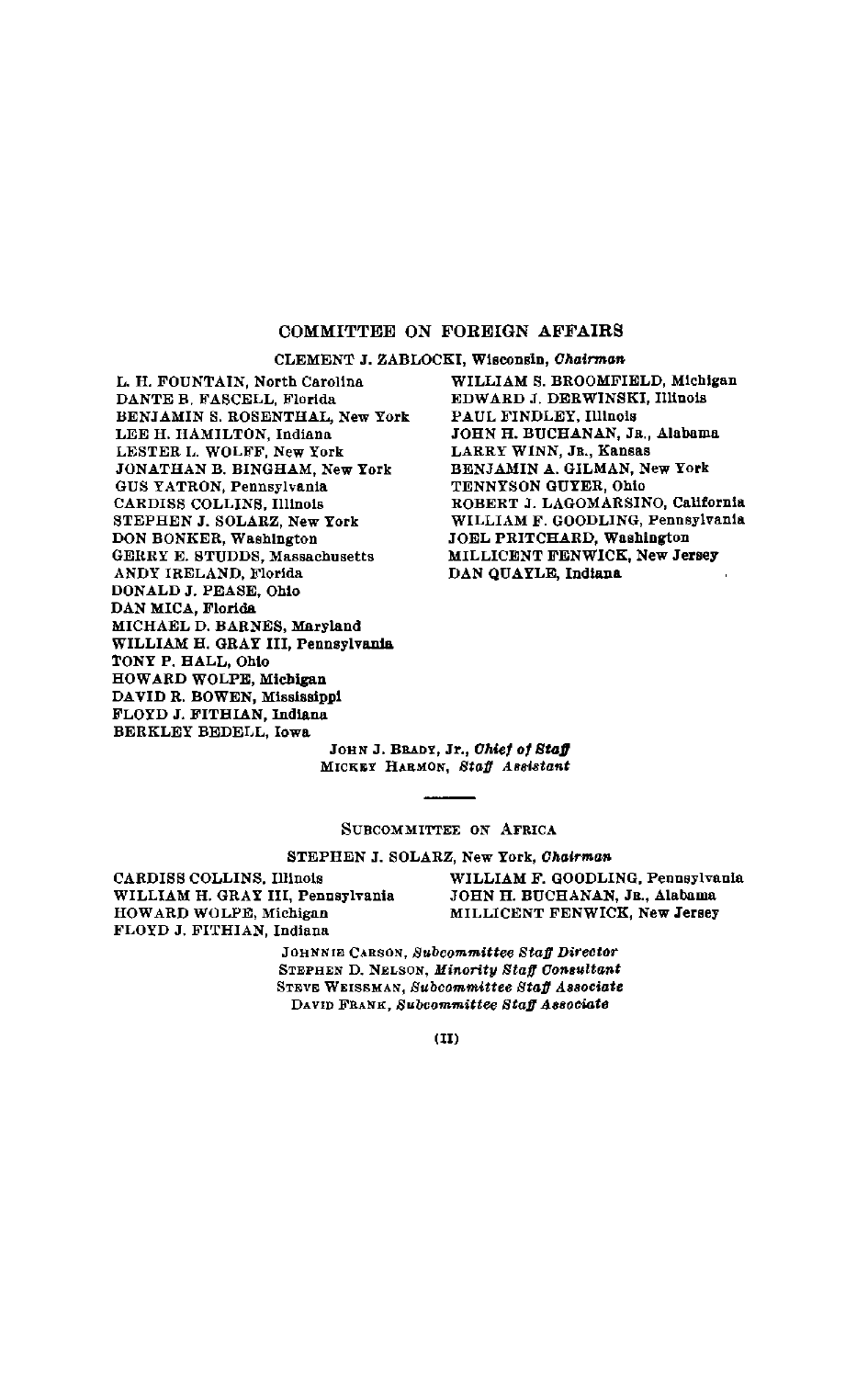### CONTENTS

#### WITNESSES

| .                                                                    | Pare |
|----------------------------------------------------------------------|------|
|                                                                      |      |
| Hon. Averell Harriman, former Governor of New York------------------ |      |
|                                                                      |      |

## APPENDIX

| Text of H.R. 8184, bill to authorize \$200 million to carry out a multiyear |    |
|-----------------------------------------------------------------------------|----|
| economic support fund program for Zimbabwe--------------------------        | 19 |
|                                                                             |    |

**(MI)**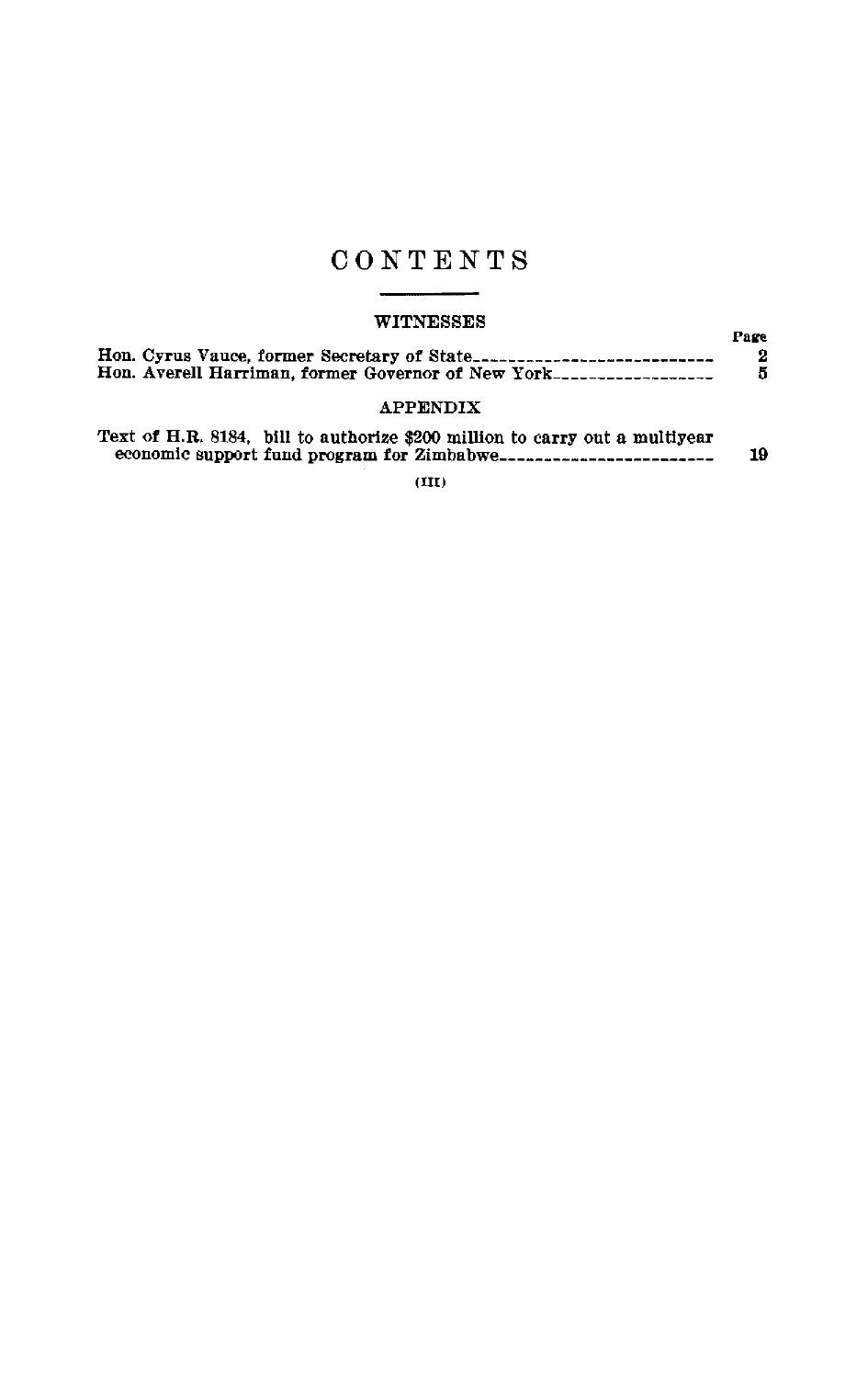#### **AID TO ZIMBABWE**

#### **TUESDAY, SEPTEMBER 23, 1980**

HOUSE OF REPRESENTATIVES, COMMITTEE **ON FOREIGN** AFFAIRS, SUBCOMMIITTEE **ON** AFRICA,

The subcommittee met at 10 a.m., in room  $2172$  Rayburn House Office Building, Hon. Stephen J. Solarz (chairman of the subcom mittee) presiding.

Mr. SOLARZ. The hearing of the subcommittee will come to order.

Today the Subcommittee on Africa will hold a hearing on the question of American aid to Zimbabwe. The peaceful transition to inde pendence and majority rule in Zimbabwe several months ago was clearly one of the most significant political and diplomatic develop ments in the history of southern Africa. It is a development which has, I think, potentially profound consequences, not only for the future of this very important part of the world but also for our own national interest.

Somewhat disappointingly the Carter administration has responded to the establishment of majority rule in Zimbabwe with a relatively restricted foreign aid program for that country. The administration has indicated that it plans to provide approximately \$30 million in economic assistance to Zimbabwe for fiscal 1981 which represents an increase of only \$10 million over the amount that will be made available during the course of fiscal 1980. It is no secret that the economic and developmental needs of Zimbabwe to recover from the ravages and depredations of one of the most bloody and bitter civil wars in the history of the African continent are enormous.

My own feeling is that the developments that have taken place in Zimbabwe since independence have been nothing short of miraculous. A new government has come to power in that country which has merged the policies of racial reconciliation and economic progress. I just returned from an 8-day study mission to South Africa in July and it seems to me very clear that more so than any other single factor what happens in Zimbabwe over the course of the next few years will determine the prospects for peaceful change in South Africa, itself.

To the extent that the new government of Prime Minister Mugabe in Zimbabwe can provide opportunities for their people which make it possible to satisfy the legitimate aspirations of the African masses while at the same time creating conditions which facilitate the attention of the white minority should significantly strengthen the forces of peaceful change in South Africa.

But if the Government is unable to satisfy the legitimate aspirations of the African majority and if chaos and confrontation should erupt

*Washington, D.C.*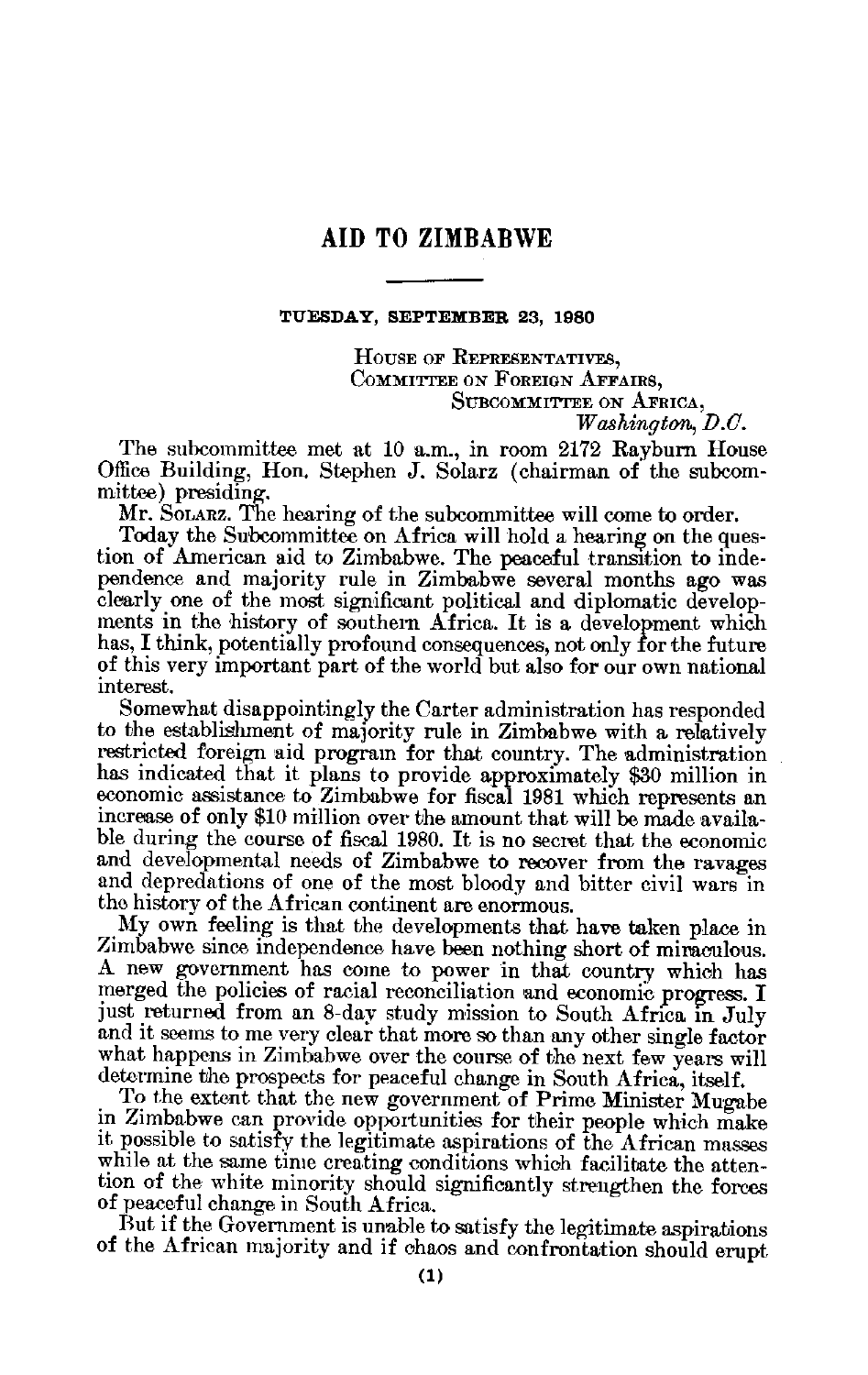it will probably only strengthen the feeling in white South Africa that this is what will await them if some form of equitable power sharing arrangements are established there as well.

The Subcommittee on Africa which played a significant role in mustering support here in the House in favor of the President's policy of maintaining sanctions against Rhodesia pending agreement at the Lancaster House Conference therefore has a real interest in attempting to see if it is possible to provide Zimbabwe with a more generous allot ment of aid in order to help stabilize the situation in that country.

We are particularly pleased and privileged to have with us today two extraordinarily distinguished Americans both of whom in differ ing ways have played a very important part in the history of this youngest of all the African countries. Our first witness today will be someone who is no stranger to this committee or this Congress or this room or this town, Hon. Cyrus Vance, our former Secretary of State who was a major architect of the administration's policy on Zimbabwe and who was instrumental in helping to persuade the Congress to sup port the administration's determination to play a constructive role in the search for majority rule in Zimbabwe.

After former Secretary Vance's testimony we will then be privileged to hear from the former Governor of the Empire State of New York, one of our most distinguished diplomats, Averell Harriman, who also served as the cochairman of the U.S. delegation to the independence day ceremonies in Zimbabwe. I was privileged to participate as a mem ber of that delegation and I was enormously impressed by the way in which Governor Harriman so effectively, represented the American interests on a moving and memorable occasion.

Given the extent to which both of these gentleman have involved themselves in the question of Zimbabwe and are familiar with it, we thought it would be very helpful to get the benefit of their testimony on the question of American foreign aid to Zimbabwe.

Before I ask Mr. Vance to begin, I notice that my very distinguished colleague from New York, who has a long record of association with both of these gentleman, would like to say a word.

Mr. Bingham.

Mr. BINGHAM. Thank you, Mr. Chairman.

I came by to pay my respects to these two distinguished witnesses. I don't know when we have had a more distinguished panel. Unfortunately I cannot stay. A very distinguished clergyman from my district will give the opening prayer in the House today-he is with us now-and we are going over to meet the Speaker.

I look forward to reading the testimony of Secretary Vance and Governor Harriman. It is a great pleasure to have them both back before the Foreign Affairs Committee.

Thank you Mr. Chairman.

Mr. SOLARZ. Thank you very much. Mr. Bingham.

Mr. Vance.

#### **STATEMENT OF RON. CYRUS VANCE, FORMER SECRETARY OF STATE**

Mr. **VANCE.** Mr. Chairman, I am delighted to be here today to testify on a subject of importance to our country and about which I feel very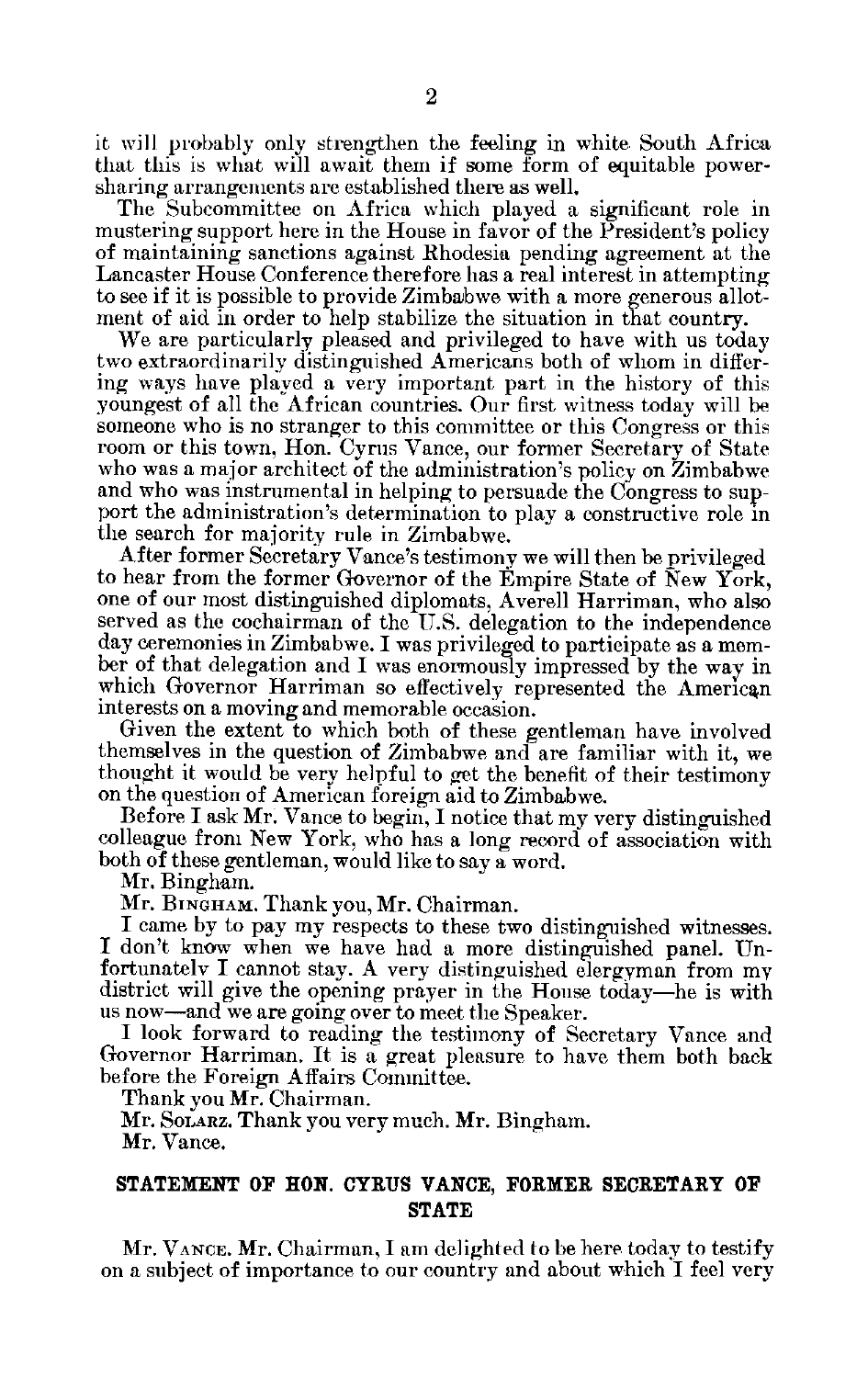strongly. I am particularly happy to be here testifying together with one of the great Americans, Governor Harriman.

As you know, Mr. Chairman, a Secretary of State is faced daily with a vast number of ever-changing problems throughout the world. Cer tain matters are, however, of special and continuing concern, such as the evolution of events which led to the creation of Zimbabwe-a matter in which I was deeply involved. Thus, I am particularly gratified to be asked to be with you today.

Much will be written, in the years ahead, about the emergence of independence for Zimbabwe. This event and the process which brought it about will, I believe, be recorded as a significant chapter in the history of U.S. foreign policy.

The aspects of that process which to me seem most significant are that we and Great Britain set out to assist by peaceful, democratic means a transition from minority rule to majority governance and a transition from war to peace. By hewing steadfastly to this course, working together with the neighboring frontline states, these transitions are well along the way to a successful conclusion. I believe that this process may well serve in the future as a guide for others strug gling with the thorny problems of political change.

The question now before us is: How can we best assist this new nation and government which these historic events have brought into being?

During his recent visit to the United States Prime Minister Robert Mugabe was asked why the United States-with its varied political and budgetary demands and constraints-should help Zimbabwe. Mr. Mugabe replied that the rich nations of the world have a moral obliga tion to aid the poorer countries. I would add that we should aid Zimbabwe because it is in our interest to do so. Let me explain why.

First, we have already made a substantial political and moral investment in Zimbabwe. The question thus might be better phrased: How can we foster and support this important investment?

Second, the provision now of substantial assistance to speed Zim babwe's recovery and to stimulate 'an expansion of its economy suffi cient to benefit all of its people, black and white alike, is an essential corollary to our earlier effort to end the fighting. Three years ago we knew that unless we offered the people of Zimbabwe a credible alternative to armed struggle, the Soviet Union and Cuba would pro vide arms and advisors which would irreversibly escalate the conflict. Because we moved as we did, that did not happen. Instead, the people of Zimbabwe today have peace and independence and are beholden to no foreign power. The task confronting Zimbabwe today is to use its new-found independence to bring tangible economic benefit to all.

Today, as 3 years ago, there are alternative paths among which Zimbabwe has a choice. Prime Minister Mugabe has chosen to build on a free democratic system and a mixed economy. In order for this formula to succeed, the West must now be willing to commit itself to Zimbabwe's economic rebuilding and expansion-just as we earlier committed ourselves to help end the fighting.

If we do not now join with others to meet Zimbabwe's needs, op portunists and ideologues, both within and outside that country, will claim their day. Should this occur., Zimbabwe's path will then parallel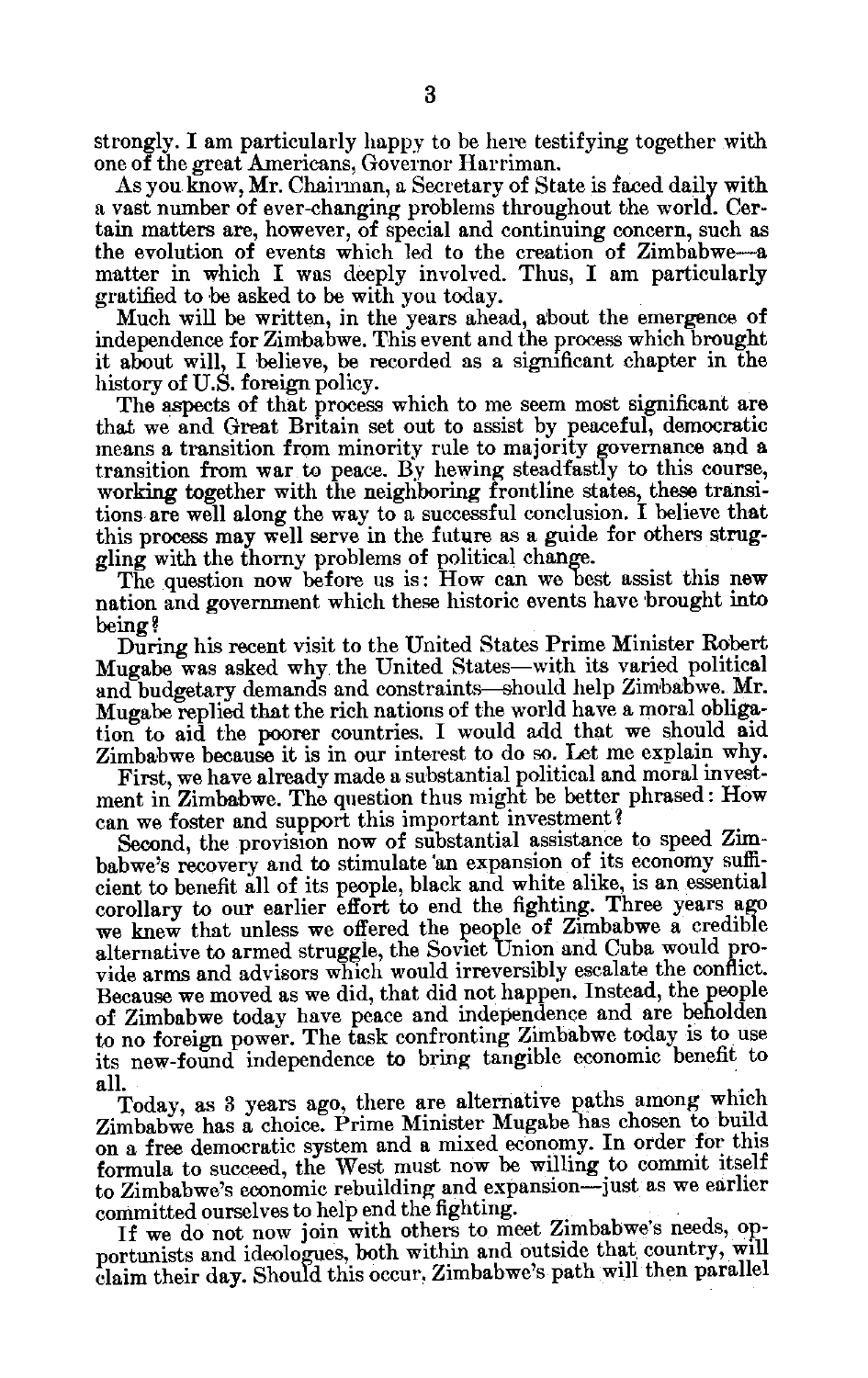that of other African governments now seeking to restore their econ omies from the disastrous consequences of their experiment with the Marxist model. In that process, our own interests, those of the people of Zimbabwe, and the prospect for peaceful change in the rest of southern Africa would suffer.

In sum, the best bet the Soviets have for a second chance in Zim babwe would be the failure of the West to support the course on which the Government of Zimbabwe has embarked.

Third, I need not recall for members of this subcommittee the fact that the last two administrations made substantial promises over the past 4 years to assist Zimbabwe. The Zimbabweans are also well aware of these commitments.

In 1976 the United States and the British discussed with the parties in the Rhodesian dispute the possibility of organizing international economic support for the transition to majority rule. These discus sions envisioned the creation of a substantial international consortium to coordinate aid over a period of approximately 10 to 20 years.

In 1977, the present administration, along with the British, formally issued the Anglo-American proposals, an essential element of which was the Zimbabwe Development Fund. This also involved establishing a multidonor mechanism to which the United States would make a substantial contribution.

And again during the Lancaster House negotiations in 1979, we indicated in general terms our willingness to assist in Zimbabwe's economic and agricultural development within a multidonor con text.

Some may argue that, if the various parties did not sign on the dotted line of the earlier proposals, they cannot expect to receive the aid which was a part of those proposals. This however misses the point. In my view, we made a commitment to assist Zimbabwe if and I underline the word "if"-a certain result was achieved in the country, namely a democratic transition to majority rule which in turn maintained a pluralistic society. That result has been achieved.

I am not in a position to say exactly how much aid Zimbabwe needs. Prime Minister Mugabe during his visit estimated reconstruc tion requirements alone are approximately \$350 million over the first 2 years. More will be required from private as well as public sources for longer term developmental purposes.

Zimbabwe is fortunate in having a well-developed human and physical infrastructure which can absorb and use assistance resources well. It is apparent, moreover, that Zimbabwe needs a substantial infusion of money now-up front-in order to repair war damage and to move the economy forward. If that is made available, I can foresee a situation in which the American commitment to Zimbabwe can be met in a relatively short time.

It now behooves us to join with other donors in marshaling a sub stantial assistance program to this new country. In my judgment, our contribution should be somewhere in the neighborhood of a total of \$200 to \$250 million over the next 2 to 3 years.

Mr. Chairman, we have heard a lot of talk in recent years about "lost opportunities." I believe we could more constructively use our time in identifying opportunities that should be grasped and in seiz ing those opportunities before they are lost. Zimbabwe is such an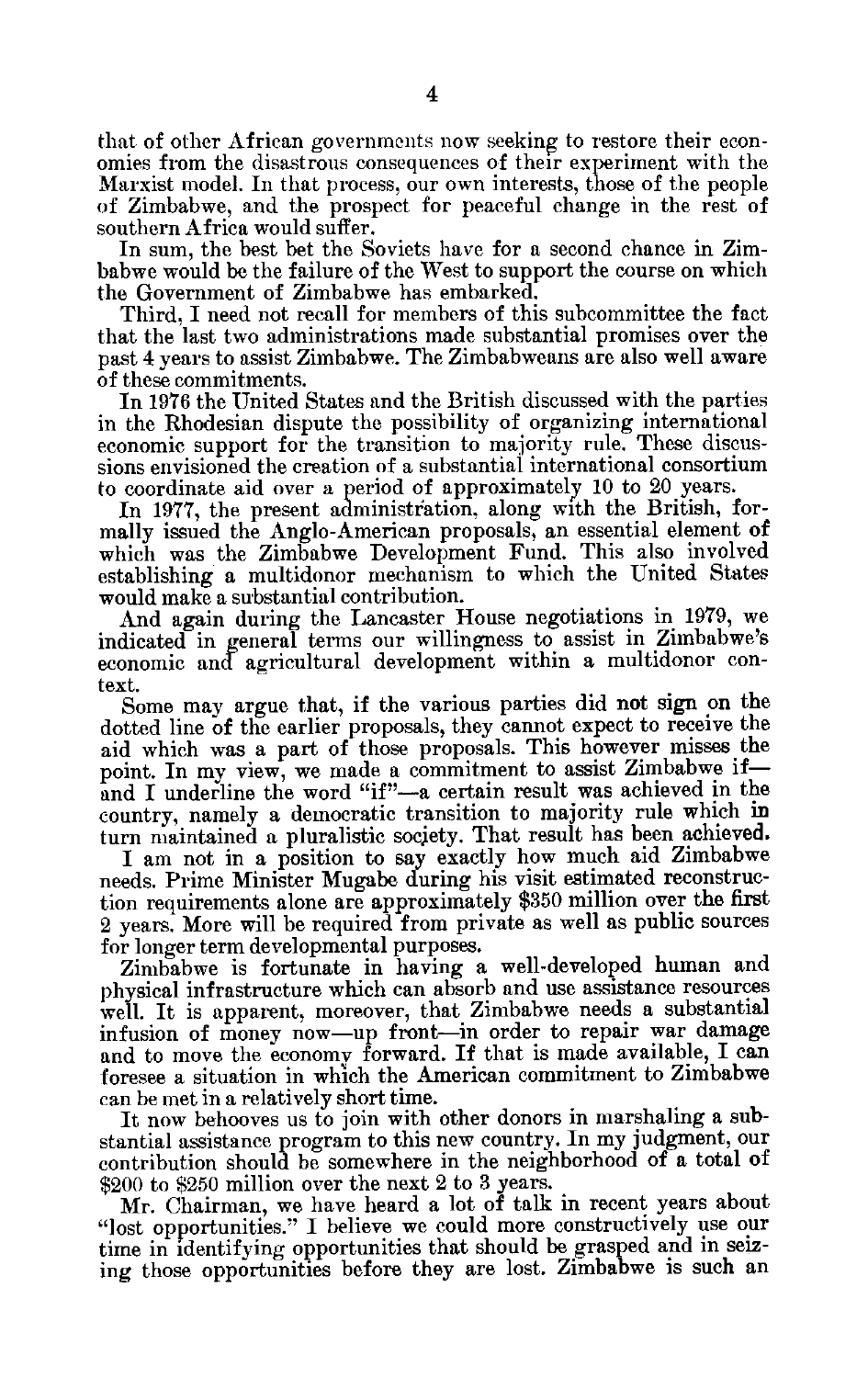opportunity. If we act now to provide the necessary assistance to speed Zimbabwe's recovery and development, I am convinced that we can help achieve a focus for stability in southern Africa which would have been unimaginable a year or two ago.

We must not lose this opportunity.

As the "Christian Science Monitor" wisely said on August **25:** 

This Is not the best of seasons in the **U.S.** to be talking foreign aid. But, politics or not, it is a season for mature and far-sighted diplomacy. Better to spend some money on peace now-than invite instability later.

Thank you Mr. Chairman.

Mr. SOLARZ. Thank you very much, Mr. Vance. I did not fully realize how much we missed you until I heard you just now. That was terrific testimony. I want you to know how very much the members of this subcommittee appreciate your willingness to come down to Washington and share your views with us on this matter.

Our next witness will be Governor Harriman who, as I indicated, was the cochairman of the American delegation to the independence day ceremonies in Zimbabwe, one of the most distinguished diplomats in the history of our country.

Governor, we are enormously pleased and extremely grateful that you were willing to come this morning and share your views on this question with us.

Governor Harriman.

#### **STATEMENT OF HON.** AVERELL HARRIMAN, FORMER GOVERNOR OF **NEW YORK**

Mr. HARRIMAN. Mr. Chairman, I appreciate greatly your inviting me to join this morning in this discussion, the results of which **I** feel are very important to our country.

To follow the former Secretary of State, Cyrus Vance, is a privilege but at the same time it leaves very little to say because, as always, there are very few words left for me to say since he has given you an analysis of the situation in a skillful, accurate and dramatic way. I would like to add a word or two on certain points that he maple or amplify them in fact.

I think that it is important to realize that the U.S. Government gave the British full support. The British were really very skillful in achieving this change from minority rule to majority rule with the protection of the interests of **all** and I don't think they could have achieved it unless it had had the strong support of the American Government. The Congress supported them. I think Mr. Vance as Secretary of State deserves great credit for the unflinching position that he took at that time.

Now one wonders why this country needs help at this time. **I** would like to emphasize the disaster that economically came to this country as a result of the **7** years of guerrilla warfare. Not only were some 25.000 individuals killed but a lot of facilities were destroyed and a lot of the cattle died. A lot of the people were displaced. It is hard to get accurate figures because I think they don't exist and they change from time to time, but the refugees have been estimated from 500,000 to 1 million.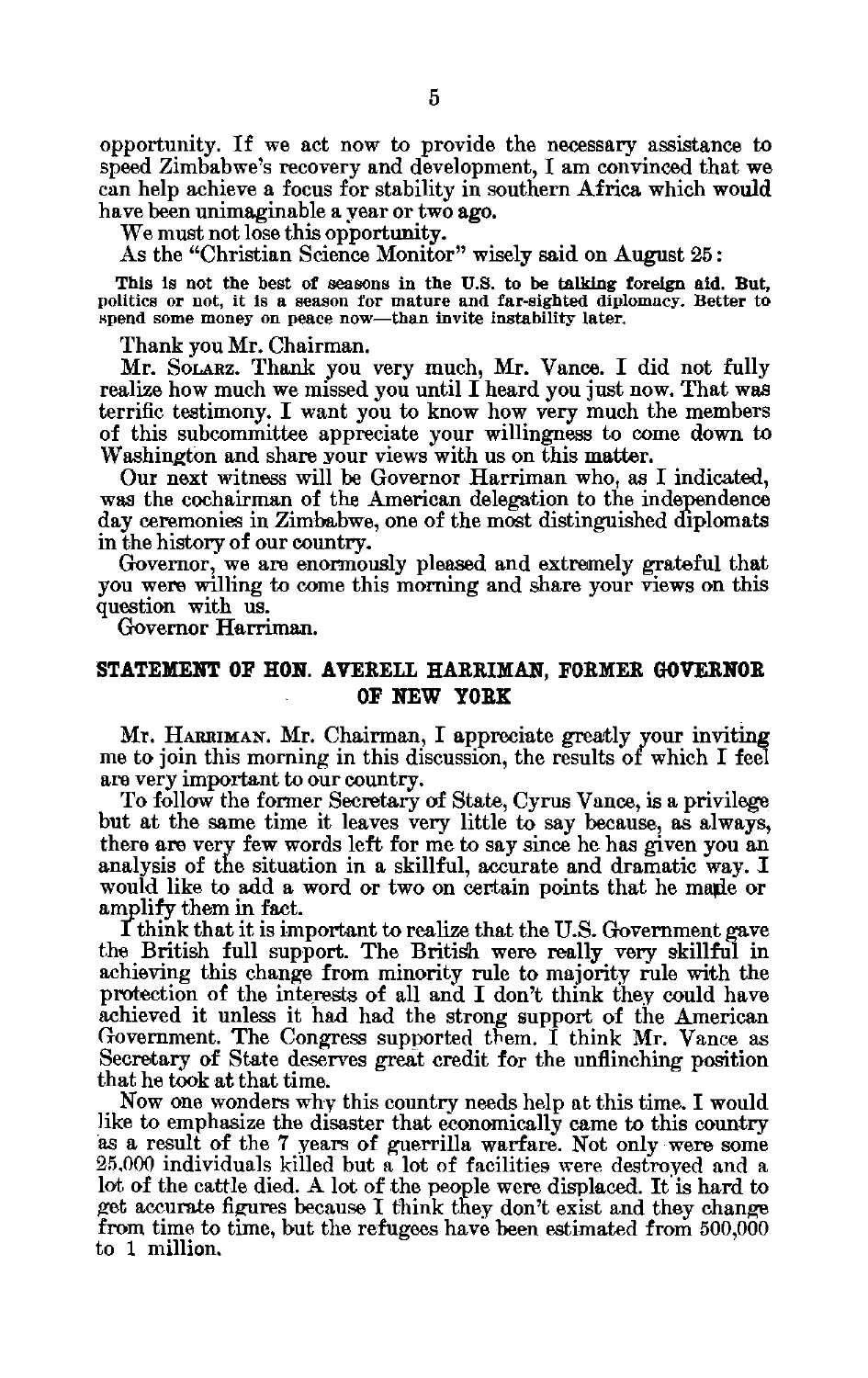Regardless of the number, they are men, women and children. Chil dren who need schooling, which doesn't exist any more. Men who need employment and the intention, as I understand Mr. Mugabe's objec tive, is to put them on a farm, to cultivate but that means the necessary equipment, tractors and other agricultural machinery, and this all takes emergency assistance and that emergency assistance mounts up to the figures that Mr. Vance indicated.

There are other countries of course that are giving modest sums. Germany is giving some. China is giving some and some of the Scandi navian countries, but they are all relatively small amounts. The main sum has to come from the United States and Britain. I understand Britain has offered about \$156 million which have promised to do in the next 2 or 3 years. The sums that we have offered I think are in adequate, as you have indicated them.

I would hope that an additional appropriation, supplementary ap propriation, could be achieved this year because the need is great for the immediate requirements. There are all sorts of decay in the economy. I understand the tsetse fly has come back which means disaster to the cattle and that means spraying in the very early stages in order to eliminate this disaster to cattle. Of course cattle is one of the most important agricultural products of the country.

I would join Secretary Vance in denying that I have sufficient knowl edge to specify any sum. I would think that the more we can give, \$50 or \$60 million this year and \$100 million next year and \$100 million the following year, a total in the neighborhood of \$250 million, we would be giving a fair amount which would make a major contribution. I think we ought to try to rally the other countries as well, the Euro pean countries, to do their share because all of Europe is going to have to be of assistance.

I fully agree with what Secretary Vance has said about the im portance of Zimbabwe in stabilizing southern Africa. This experi ment of majority rule with the protection of the interests of the white population is a very, very bold experiment. The disaster that occurred to Mozambique because they threw out the Portuguese has become evident and I think that to some extent influenced Mr. Mugabe to realize that it was a great mistake not to give the white population a real opportunity and a real basis to be prepared to stay and give their lives to the development of the country.

I share Mr. Vance's feeling that Mr. Mugabe made an inadequate answer when he said that we should help them because the rich coun tries of the north should help the poorer ones. That is true and I believe it but in the case of Zimbabwe it is in the interest of the United States and the European countries to have it succeed. Mr. Mugabe has in dicated that he has a Marxist philosophy but he has made it very plain that in the administration of Zimbabwe he is a pragmatist and his pragmatism leads him to the conclusion that the large ranches should be retained, industry should be developed, and private enterprise should be encouraged to enter the country.

I can tell you that there are important companies that are already considering coming into the country and one of the important com panies is Ford Motor Co. and they are very serious about it. On the other hand Zimbabwe does not have the amount of money to stabilize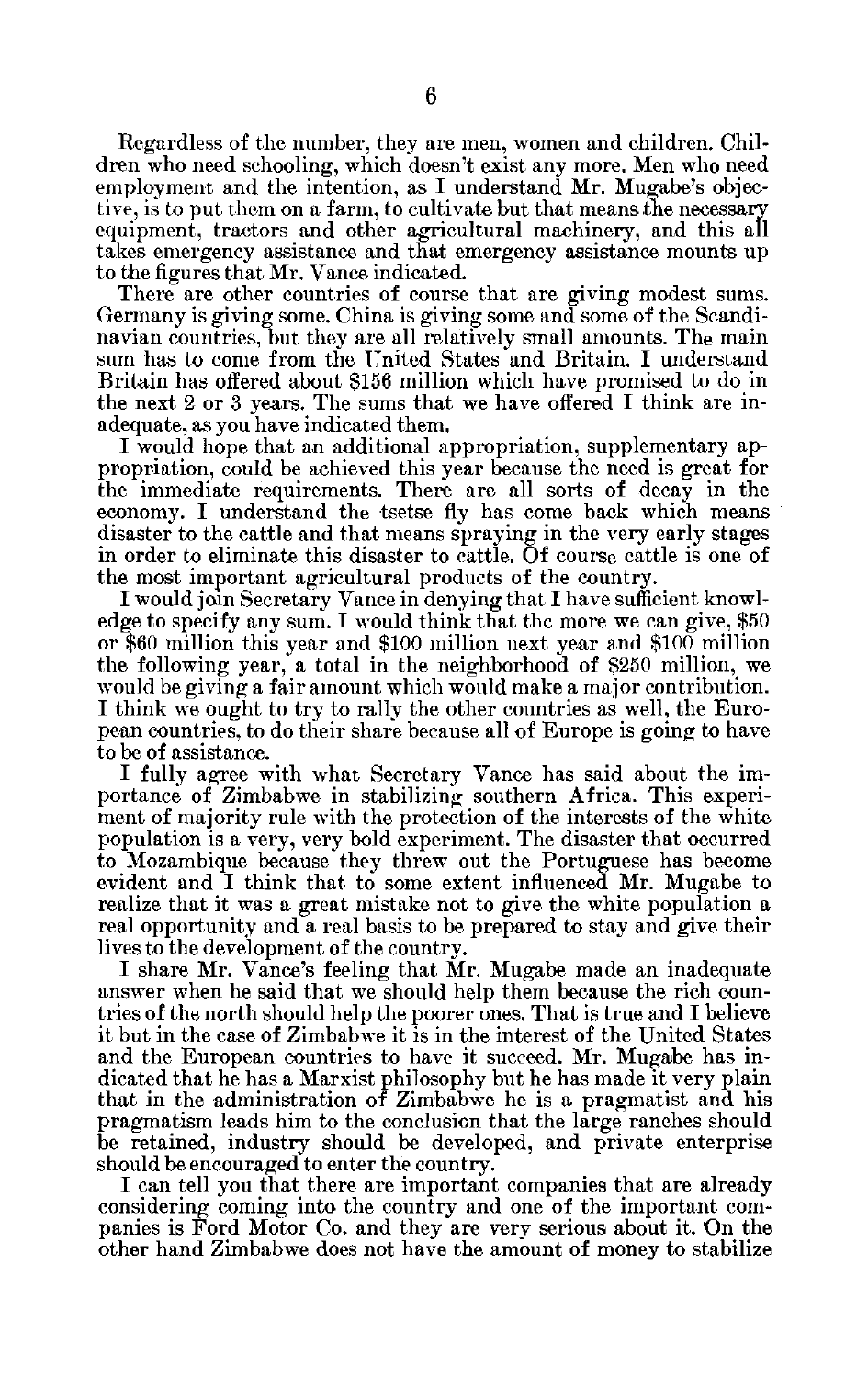their situation, to rebuild the railroads which have been neglected, to rebuild the roads, to develop the normal life. They will not be able to make the investments they are planning. I think they are count ing on the United States and Britain to do their share. China has indicated a modest amount of a loan, but I am afraid in this case the loans are not possible. The money given has to be grants. There is no use building up a debt which hangs over the head of a new country.

So I want to support what Mr. Vance says and indicate that I hope that the Congress will be able to have a supplementary appropria tion this year in addition to the \$30 million, which I understand is in the budget, and then to have \$100 million a year for a year or two thereafter. My study of the situation, limited as it is, makes me feel that with these amounts we will be doing our share. Anything much less than that I think would really be taking a chance. We have an opportunity of seeing develop a great country which can influence the whole future of southern Africa and I think that all thoughtful people realize that next, after the Middle East problems are settled, we will find that southern Africa will be a very serious place for consideration.

A prosperous and successful Zimbabwe can have a very important influence and effect on that outcome. If Mr. Mugabe is not able to make a success of it, should he fail, which I don't like to even consider but one has to look at the realities, there is no doubt that the Rus sians can and will move in. He will have nothing to do with the Russians. He has not even recognized them. They have not an em bassy there yet as I understand it. He has seen the bad effects of their influence. Therefore psychologically and from the standpoint of the ability of the people, they are in a position to plan and to use the funds that we and the British and others make available to achieve a solid and prosperous nation which will be unique in southern Africa and which will play a role in developing greater stability in that very important part of the world.

Thank you, Mr. Chairman.

Mr. SOLARZ. Thank you very much, Governor Harriman for a very thoughtful and thought-provoking statement.

Apropos your observation about the implications for Soviet penetra tion of the region if we were not to respond generously to the needs of Zimbabwe, I am reminded of a comment which appeared in the Zim babwe press during the independence day ceremonies. One of the high officials in Mr. Mugabe's Cabinet said that he regretted the fact that Secretary Vance was not able to be there on the occasion because if Secretary Vance had come, this official said, then they would have also invited Foreign Minister Gromyko of the Soviet Union, and this would have given them, the official went on to say, an opportunity to let the whole world know how they felt about the United States and the Soviet Union because they would have sent a Volkswagen to pick up Gromyko and a Rolls Royce to pick up Secretary Vance.

Unfortunately, the Secretary as I recall, had some other matters at the time and could not be with us.

I gather from your testimony that both of you would have no difficulty in urging the Congress to support a bill, which just by coin cidence I introduced yesterday, to provide Zimbabwe with \$200 million in economic assistance over the course of the next few years?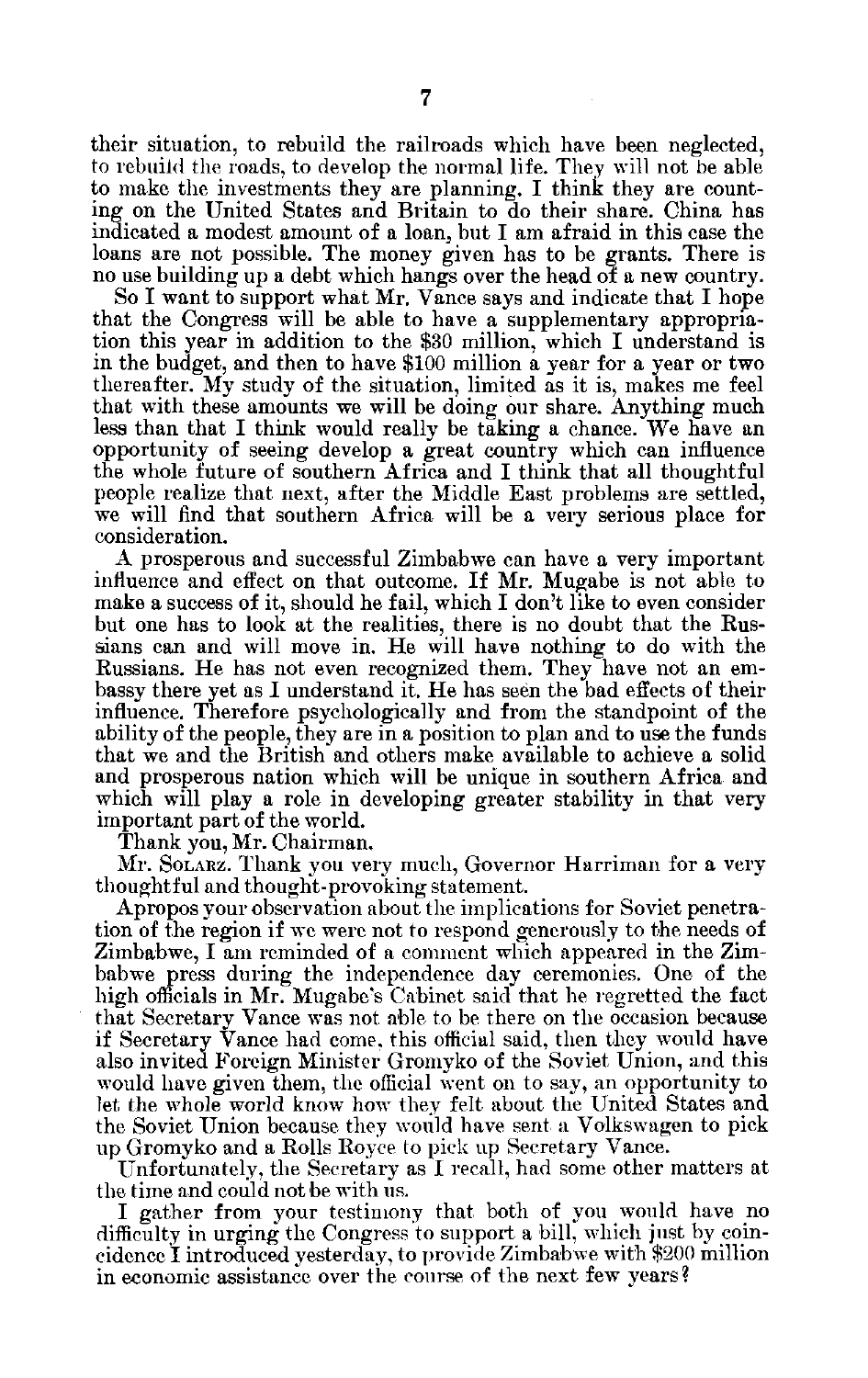Mr. **VANCE.** I certainly would have no hesitation in supporting that bill. I question only as to whether it is enough.

Mr. HARRIMAN. I join in Mr. Vance's statement.

Mr. SOLARZ. I wonder how either or both of you would answer the argument which I suspect will be made against this legislation to the effect that Mr. Mugabe is a self-proclaimed Marxist who ultimately would like to establish a one-party state in Zimbabwe and that it is only a matter of time before he begins to implement the kind of political and economic policies which are antithetical to our own values and therefore by aiding Zimbabwe we would really be aiding a Marxist government which in the long run is likely to be hostile to our interests in Africa. How would you respond to that argument ?

Mr. **VANCE.** I would respond in the following fashion, Mr. Solarz.

First, there is no question that Mr. Mugabe is a confirmed socialist. He has reaffirmed his commitment to socialism on numerous occasions, including his visit to the United States. He also says that he believes in the doctrine of Marxism. He, however, has also said he is a pragmatist and therefore he has acted to establish a mixed economy and a multiracial state.

I think we should take a look at what he does rather than his politi cal rhetoric. One of the most recent things he has done is to promul gate a budget which is the first budget put forward by the new Gov ernment, and I believe that came forward on July 27. It is a very, very moderate budget. In terms of repatriation of funds the budget took a very moderate line. Insofar as income taxes were concerned, they were not raised. Foreign companies were promised they could with draw their investment capabilities after 2 years and for the first time since 1965 they will have been allowed to take money out of the country. I think those are the kinds of things that you have to look at. You also have to look at facts such as the fact that at the same time he makes remarks about still being a Marxist he is inviting companies to invest in his country with a clear promise of repatriation of the profits which are going to be earned.

I think, in sum, that he is a pragmatist and the actions he has taken demonstrates that pragmatism.

Mr. SoLARz. Governor Harriman.

Mr. HARRIMAN. Mr. Chairman, I agree with what Mr. Vance has said. I might contribute the fact that when companies like Ford are beginning conversations with them, they are getting assurances that they won't waste their time, and they believe in their intimate talks there is an opportunity for private enterprise to succeed. Mr. Mugabe has stated openly that he is a Marxist, but at the same time he has stated openly he is a pragmatist, and he believes they can work out a mixed society which will be workable. That means that he has to make it profitable for private enterprise to succeed. My guess is that that will be the outcome.

On the other hand, even if he should be somewhat more Marxist in their economic activity, we found Tito played a very important role in opposition to the objective of the Soviet Union's attempt to impose Communist dictatorships. Dictatorships of the proletariat all over the world is something which Mr. Mugabe has made it plain he will have nothing to do with, because he wants nothing to do with the Soviet Union. So, the risk that we take in this is not serious. The results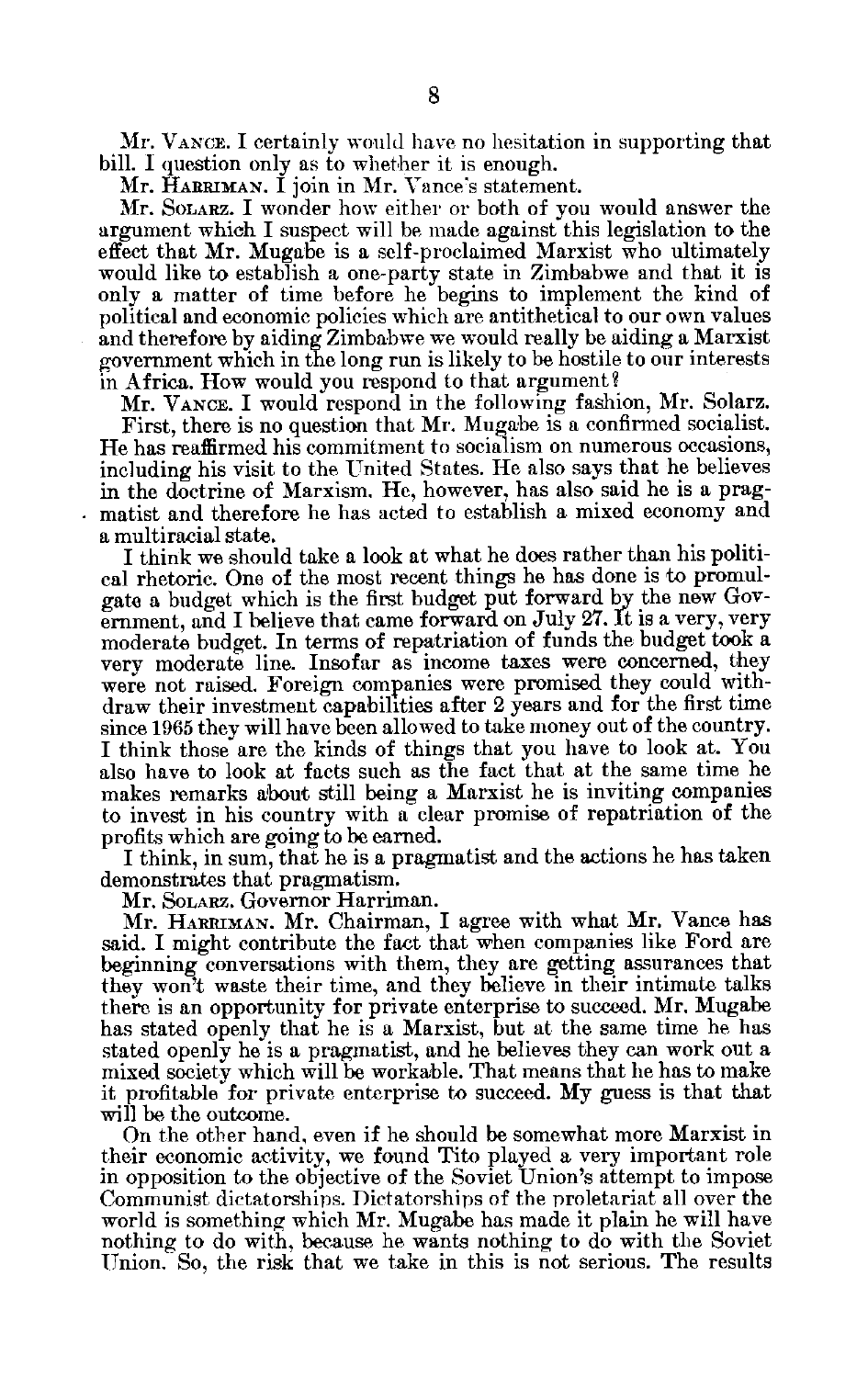could be obtained even if there is not as much freedom as we would like.

Thus we think there is a very good chance that it will work out as Mr. Vance has indicated. I will support that as a projection, but at the same time even if it is not quite as optimistic as that, it will be a very sound situation from our standpoint as being opposed to the imposi tion of the kind of dictatorship in that part of the world which the Russians would impose.

Everything one does in life has certain risks but I think in this case it is about as sure an investment as I think we have ever made. We made a big gamble in Europe with enormous sums of money, in Greece and Turkey. They have all worked out. We have not failed to achieve our objective in other cases. We have found that our relations with Tito became very useful, even though our ideology was not the same. Tito was the leader of the nonalined countries that kept the nonalined movement from coming under the domination of Moscow.

The thing that is dangerous is Moscow's desire to impose on other countries their ideology by force and this objective seems to be clearly just as repugnant to Mr. Mugabe as it is to us. So, in summing up, I think that although whatever anyone does has risks, in this case I think we could be assured that our investment will be very profitable to us in creating greater stability whereas there will be disaster if Mugabe were to fail. The Russians would move in, and then we would have a situation which would be extremely damaging.

To sum up, I think we have a very good chance. In my judgment our investment will prove to be of great value to our Nation and to our national security.

Mr. SOLARZ. Thank you very much, Governor.

Mr. Vance, would you care to venture or hazard a prediction as to what might happen in Zimbabwe if we fail to respond in any signifi cant way to their current needs because of domestic politics or budgetary problems or whatever, we are simply unable to provide them any money above and beyond the amounts which have already been made available? What do you think is likely to happen?

Mr. **VANCE.** If we and others in the West fail to respond adequately, I think there is a serious likelihood that it will be impossible to meet the needs and expectations of the people of that country. There are already people in Mugabe's own party who are critical of him for not having done more to move in a socialist or Marxist direction. If he fails, as Governor Harriman has said, they will be the first to rise up and say "Throw him out. Let us go the other route. Let us turn to the Soviet Union. Let us turn to the Eastern bloc." And that could well happen. I think that would certainly be very much against our interests and against the interests of the West because it would not lead to stability in this vitally important region.

Mr. SOLARZ. Let me ask, if I might, one final question to both of you. That is, how would you respond to what might be a more thoughtful, if less widespread criticism, of this legislation on the ground that however great the needs of Zimbabwe may be, that com pared to most of the other countries of Africa the people of Zim babwe are in economic terms far better off and that given the rela tively limited amounts of money which we make available for Africa, to provide Zimbabwe alone with \$250 million which comes to the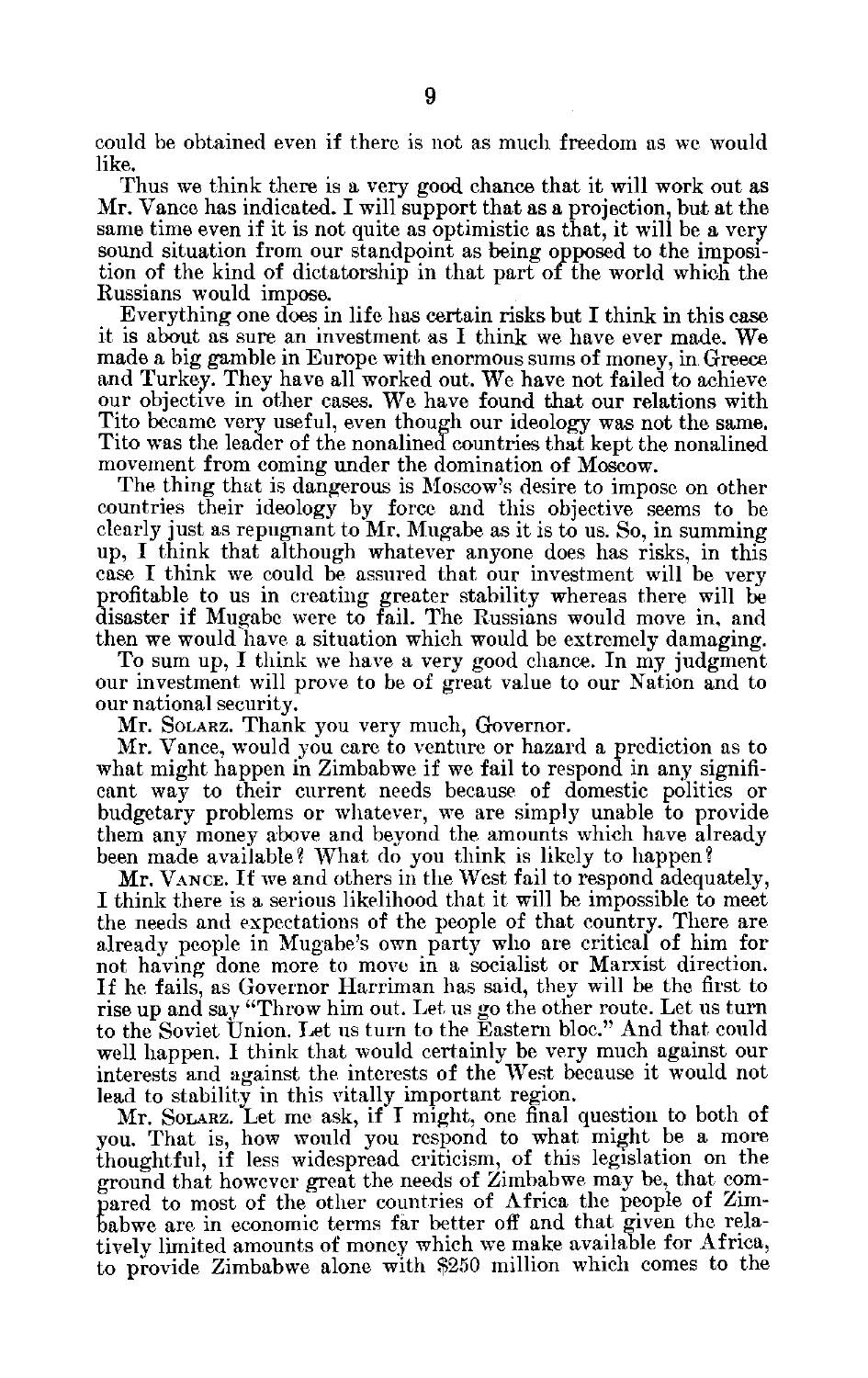equivalent of 40 to 50 percent of the total amount of development in economic assistance we make available to the entire continent in 1 year, represents an extraordinary amount of money to put into one country and that therefore while there may be very legitimate needs in Zimbabwe, given problems elsewhere in Africa and the pov erty of the rest of Africa it would be very difficult to justify putting this much money, relative to what we put into the rest of Africa, in one country alone. I wonder how you would respond to that?

Mr. VANCE. I will give you two answers. First, I don't think we are 'putting enough money overall in Africa and we should increase our assistance. Second, Zimbabwe is a critical area, in a critical region at a critical point in history. The putting up of this money now can make the difference for the future both of Zimbabwe and for the region. There in a strategic sense it is in our national interest and the interest of the West.

Mr. SOLARZ. Governor, would you care to respond to that?

Mr. HARRIMAN. Mr. Chairman, I think that this argument, we should only give to the poor, is not a sound one. We should give to those countries who can use our monev in such a way that they can develop a position in the world that willihelp us in the future to create a stable and peaceful world. In the Marshall plan, for instance, we did not pick out the poorest of the European countries to give money to. We gave money to those countries that could use it the best. Here we have a case of Zimbabwe being a country where we can be sure that our money will be well used. In some of the other countries I am for giving them the money but they are in such an undeveloped position that it is a very great gamble as to whether it will be useful. In the Marshall plan we gave money to the countries who could use it the best in order that the countries might develop and be able to serve the interests of civilization and the world and I think that is really the basic answer to this.

Here we have an opportunity to give a country that is better developed than some of the other countries, any of the other countries except South Africa, south of the Sahara, they are in a position to use our money in such a way that they can become an important factor in helping the development of the whole of that region.

**I** think we are sure of a better return in Zimbabwe than perhaps any other country that we are considering.

Mr. SOLARZ. Thank you very much, Governor Harriman.

Now I yield to my very good friend from New York, who represents the Republican side in today's hearing, who faithfully attends all of our meetings, Mrs. Fenwick.

Mrs. FENwiCK. Thank you, Mr. Chairman.

I think that the point that the Governor has made about the money going to the places that can use it best is a very important policy statement which we ought to consider in our decisions on foreign aid. We have tended to target it to those poorer nations and I think we should consider this new point that the. Governor has raised.

When the Planning Minister. Mr. Chidzero, was here he spoke of the training schools that were being developed in one of our indus tries, Union Carbide I think he said was the name, the company training schools teach what they most need which are skilled master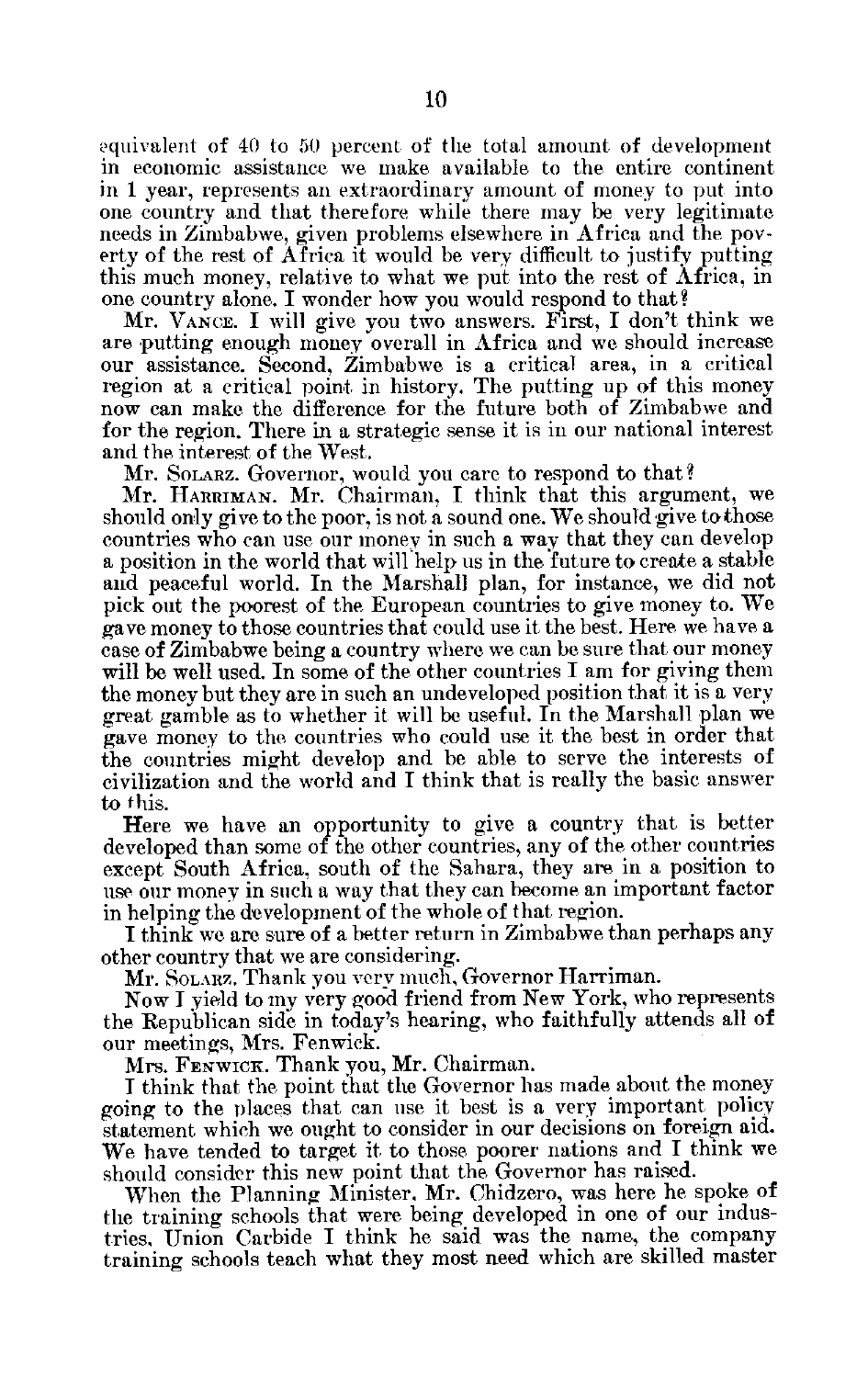technicians, master plumbers, master carpenters, all the skilled trades.

I was wondering what can we practically do, in addition to this legislation which I am sure this committee will heartily endorse, what we can do to encourage private investment there? Would it be pos sible, Mr. Vance, for you to interest the U.S. Chamber of Commerce in this in some constructive way and explain to them the opportuni ties that are there, the conditions that have been laid down for their participation, inspire them with some sense of the opportunities that this represents for honorable investment?

I think particularly it might be helpful to go to those companies who have been under some pressure because they are established in South Africa, to indicate to them how very useful from every point of view, from our Nation's point of view, from their own point of view, if they found it to their advantage, to invest in this new country. Mr. Mugabe, when he was here, pointed out that not only would profits be able to be repatriated, but he does not plan any nationalization. There would be so much that we could tell them.

Also I think Minister Chidzero was extremely impressive in his remarks to the State Department that day. Have you any thought we might embark on something constructive and private of this kind?

Mr. **VANCE.** Yes; I think something can be done to encourage them to invest in Zimbabwe. I am sure that the appropriate kind of meet ings can be arranged to work that out. We have done that with other nations in the past. We have encouraged such situations in the sub Sahara countries such as Nigeria and others, and I think it can be done here.

I think it is critical in going forward with such a program to recog nize practical business people will say

That is fine but what is our Government going to do? Is our Government going to be behind us? If they are that is one thing. If they are not, we are going to have to take our chances as to whether it can go through the recon struction that is necessary and redevelopment that will be necessary.

Mrs. FENWICK. I have one further question. Would either of you suggest that any condition should be put upon any gifts that we give to Limbabwe? In other words, would you suggest as a matter of reassurance both to our colleagues and to the public in general that these grants in aid, in economic development, should go into roads? In other words, should there be conditions or would that be counter productive under the conditions which now prevail?

Mr. VANCE. My judgment is that that would be counterproductive. My judgment is that the matter of how the money is expended is the kind of thing that can be worked out between the people in our Gov ernment, in AID, with the Zimbabwean people. I know that there are certain priorities which the Zambabwe Government has, such as re construction, the development of roads, et cetera.

I think this must be worked out among the technical people and it would be a mistake for the Congress to try to specify what will be done with the money.

Mrs. FENWICK. They did speak of roads and railroads. Governor Harriman has spoken of railroads. They hope that some of these troops might be used to help in that reconstruction. Thank you, Mr. Chair man.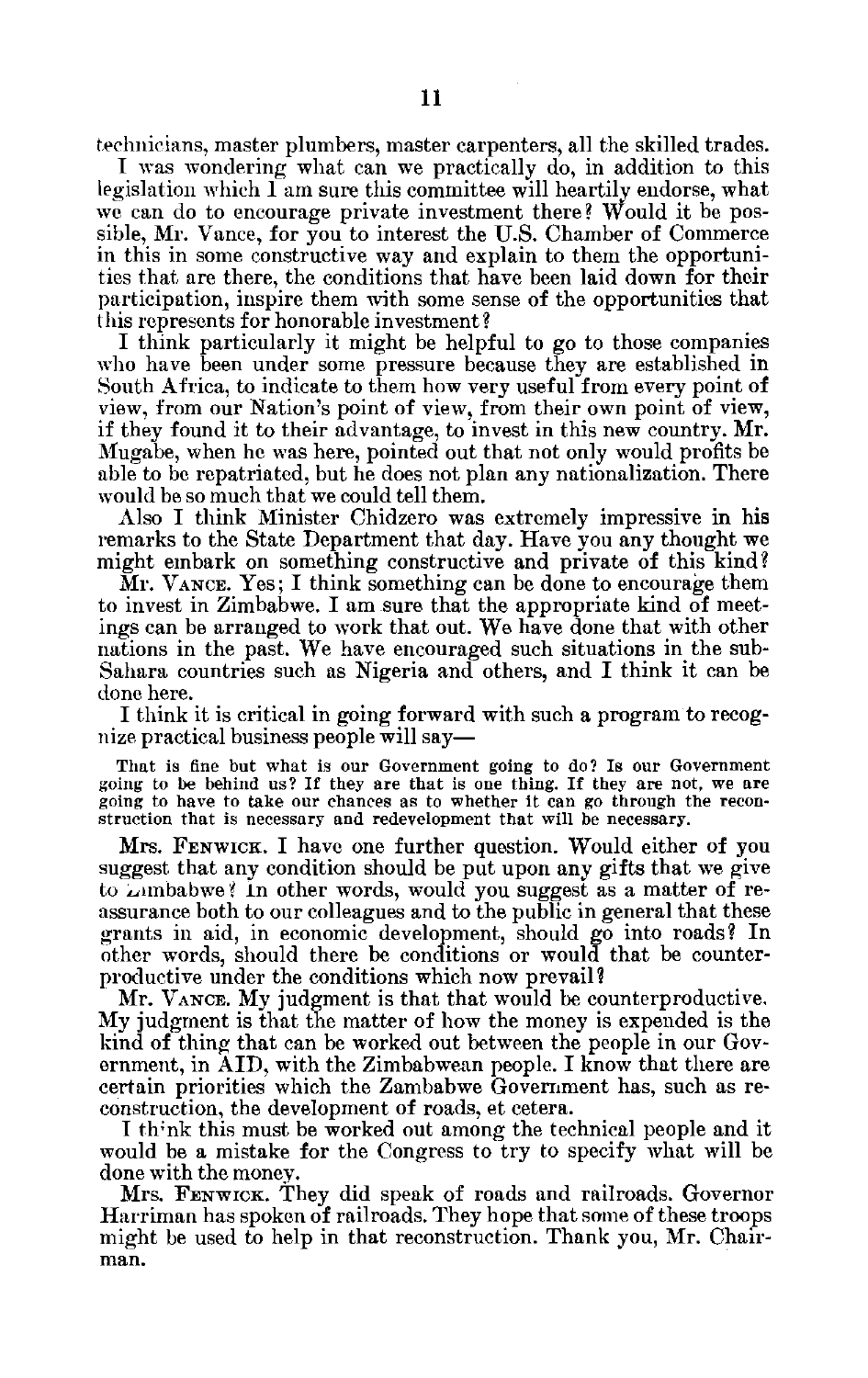Mr. SOLARZ. Of course you know Governor Harriman knows a little bit about railroads.

Mrs. FENWICK. Just a little bit.

Mr. SOLARZ. Mr. Gray.

Mr. GRAY. Thank you, Mr. Chairman.

It is certainly a pleasure to welcome the Secretary back to this room with which he is quite familiar, and also Governor Harriman who chaired the delegation to the independence day in Zimbabwe at which I had the opportunity to be part of.

Secretary Vance, were there any specific commitments made by the Carter administration to the British or to any of the participants with regard to aid in those Lancaster talks? In my conversation with some of the members of the Mugabe government after visiting there on at least two occasions there is a feeling that there was a much stronger commitment than that one which has been reflected in the aid that is now being offered for fiscal year 1980 as well as 1981.

Mr. VANCE. We indicated at the time of the Lancaster House talks that we would be willing to assist in the economic and agricultural de velopment within a multidonor context. No specific sums were put alongside of that assistance, but I think it would be only fair to say that it was the clear implication that there would be substanital assist ance and not token assistance. So, I can clearly understand why they would believe that what was said at that time indicated that there would be substantial assistance.

Mr. GRAY. Would you therefore say the assistance that is now be ing offered to them would reflect from their point of view token and not substantial and not be in basic agreement with what they thought was forthcoming as a result of the Lancaster talks?

Mr. **VANCE.** Yes.

Mr. GRAY. Some of the Western observers and journalists have been quite surprised by Mugabe's pragmatism and conciliatory tones. Were you surprised by that and do you regard Mugabe as a pragmatist, an African nationalist, or do you feel he is a Marxist?

Mr. **VANCE.** I believe he is a pragmatist and a nationalist.

You asked also, am I surprised that he is a pragmatist? The answer is, "No; I am not surprised that he is a pragmatist." I have talked with him a number of times in the last several years. I found in those conversations that although sometimes the rhetoric would be strong but when it came right down to negotiating he was a practical man who negotiates in a practical way.

Mr. GRAY. Would you say his pragmatism and African nationalism far outweighs his Marxism in terms of the development of our policy toward that nation?

Mr. **VANCE.** I would.

Mr. **GRAY.** Secretary Vance, do you regard it as a good sign that the Soviets have not been allowed to establish a diplomatic mission in Zimbabwe?

Mr. **VANCE.** Yes; it reflects the fact that Mugabe has turned to the West; he has turned to the West and said, **"I** want your help."

This is an important indication of his feelings about what is best in terms of trying to develop an independent Zimbabwe.

Mr. **GRAY.** Governor Harriman. how do vou feel ,bout that same question? Do you regard as a good sign that the Soviets have not been allowed to establish a diplomatic mission in Zimbabwe?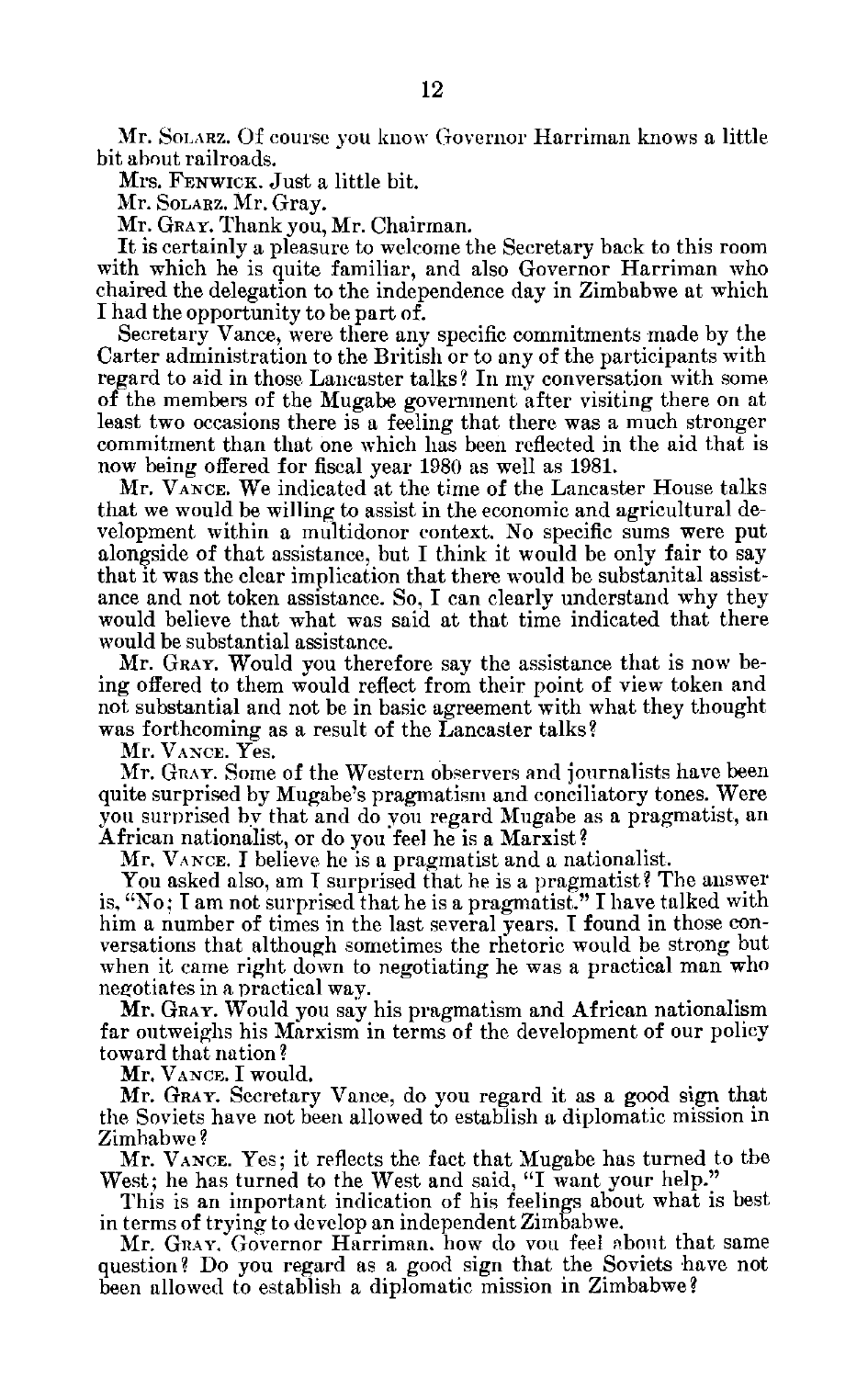Mr. HARRIMAN. As I understand it, Mugabe has not invited them. He doesn't want to have them there. He has seen the results of what they did in Mozambique, which was disastrous; they pushed out the Portuguese, and the country is in a very serious economic condition. He doesn't want to have any part of them. He doesn't want them to influence the country. Therefore, I assume that is the reason he has not made any move to recognize them or allow the Soviet Union to have an embassy in Salisbury.

Mr. GRAY. One of the questions, Governor Harriman, that we are constantly confronted with here in the whole question of African policy, particularly Zimbabwe and southern Africa, is the question of Marxism, Marxist leaders, versus the question of nationalism. Do you see this denial by Mugabe of a diplomatic mission as a real indication of his really being more of an African nationalist, as Secretary Vance seems to indicate, a really strong indication of that?

Mr. **HARRIMAN.** I had the privilege of meeting him and talking to him. I have not know him as well as Secretary Vance, so I really can't give you any assurance of what my impression is that he recognizes that unless he makes a success of his administration the Soviets will move in. He may be a Marxist but he has shown himself to be very strongly opposed to the Soviet Government's policies and actions. We have seen plenty of evidence of this.

I haven't had enough experience with him to give you any assurances, but my very strong impression is that he is a nationalist. He has dedicated his life to obtaining majority rule and he has been success ful in that. He is ready to fight for it, and now, I think, he is ready to use his influence to make it a success.

The fact that he is having conversations with American industry indicates that he is not so rigid in his ideologic beliefs that he is not willing to recognize that he has to develop a type of economy in which these foreign companies can operate profitably, and he has stated that these companies can take their funds out, everything they have. Of course, they won't be able to move the buildings, but other than that they can take any of their assets out and not be interfered with.

So, I think that his actions indicate that he is ready to follow what he calls a pragmatic point of view rather than any ideological view.

Mr. GRAY. Mr. Secretary, would you want to comment on that?

Mr. VANCE. I think what he wants is an independent Zimbabwe, free of domination by any outside power. He is a nationalist seeking an independent nation.

Mr. GRAY. One final question, which I would like to address to Sec retary Vance; and perhaps, Governor Harriman, you would like to comment upon it as well, and that is, that the administration has ear marked approximately \$100 million a year for all southern Africa programs. It seems to me this whole question of aid to Zimbabwe and what the appropriate figure should be is also a part of that entire policy question of what is going to happen in southern Africa.

My own personal opinion is that I don't think that we have made a strong enough commitment to reconstruction of this bright, new ex perience that we have in Zimbabwe or, for that matter, in southern Africa. I would like to get the reaction, Mr. Secretary and Governor, of your thoughts on the question of, Do you think the importance of southern Africa warrants a greater degree of U.S. assistance for the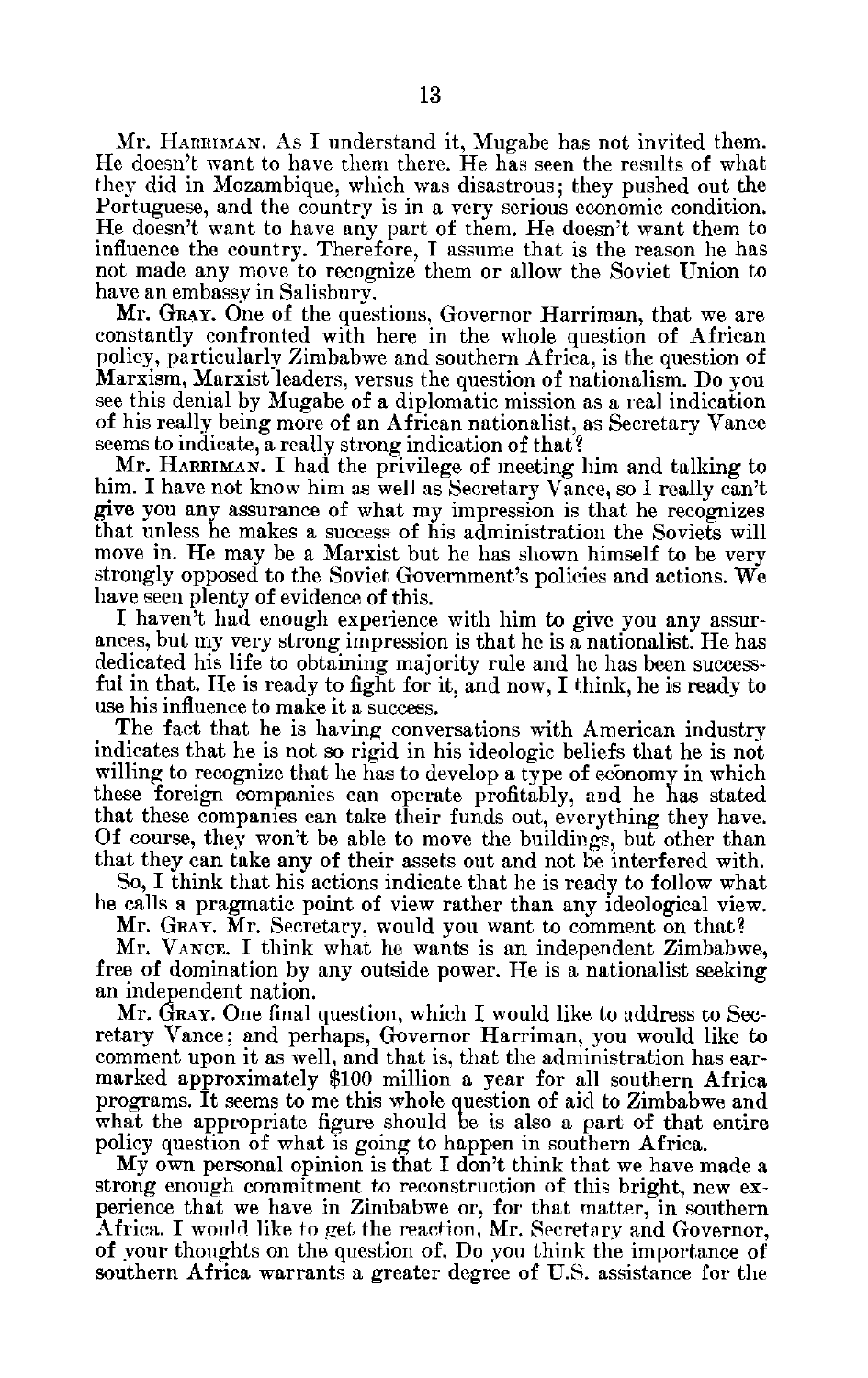area as a whole, as well as what I understand is your position, that we should be giving more in terms of Zimbabwe?

Mr. VANCE. The answer is yes, I think we are going to have to give more, particularly if we can make some progress now in Namibia. I hope, although there are still obstacles ahead, that we can complete the unfinished business with respect to Namibia. **If** that is the case, then we ought to support it wholeheartedly.

There will be, if the process goes forward, the need for a **U.N.** force to go in during the period leading up to the elections, to supervise the elections. This will require substantial expenditures. The United States should play its part and provide its share to support that.

**If** the process is brought to a successful conclusion, again, **I** believe additional funding will be required to help Namibia get on its feet and move forward as an independent nation.

Mr. GRAY. Governor Harriman?

Mr. **HARRIMAN.** There is nothing **I** can add to what Secretary Vance has said.

Mr. GRAY. Thank you very much. It has been a delight to have you both here.

Let me say, Mr. Secretary, you look **10** years younger for some reason.

Mr. VANCE. I feel 10 years younger.

Mr. SOLARZ. Mr. Wolpe?

Mr. **WOLPE.** Thank you, Mr. Chairman.

I would like to begin by expressing my personal appreciation for the extraordinary contributions of both of the men who are before our committee today and for the analysis of the Zimbabwean situation which has been presented to the committee.

I suspect that for most Americans, Zimbabwe is a very small dot on a very distant continent and there is not much widespread apprecia tion of the extraordinary interests that we have in that part of the continent or the way in which an American contribution to the success ful economic development of Zimbabwe not only would serve Zim babwe's interests but also America's direct national interests.

I think that has been laid out as eloquently and clearly by both Governor Harriman and Secretary Vance as any analysis which has been presented before our committee.

I would like to pursue briefly the last subject that Secretary Vance raised with respect to Namibia. We had something less than an op timistic assessment of the Namibia diplomatic situation 1 week ago by Ambassador McHenry.

I think the question we need to be thinking about is that in **the** event that South Africa does not respond to the latest compromise positions that have been developed, and there is a move within the United Na tions by African nations to impose sanctions on South Africa with respect to their Namibian posture, what should be the stance of the United States at that point?

Mr. VANCE. First, I agree that there are substantial obstacles to a successful completion of the process. It has come an awfully long way and basically all the issues that we wrestled with over the last several years have been resolved. It is a question now of whether South Africa is prepared to go forward and complete the process.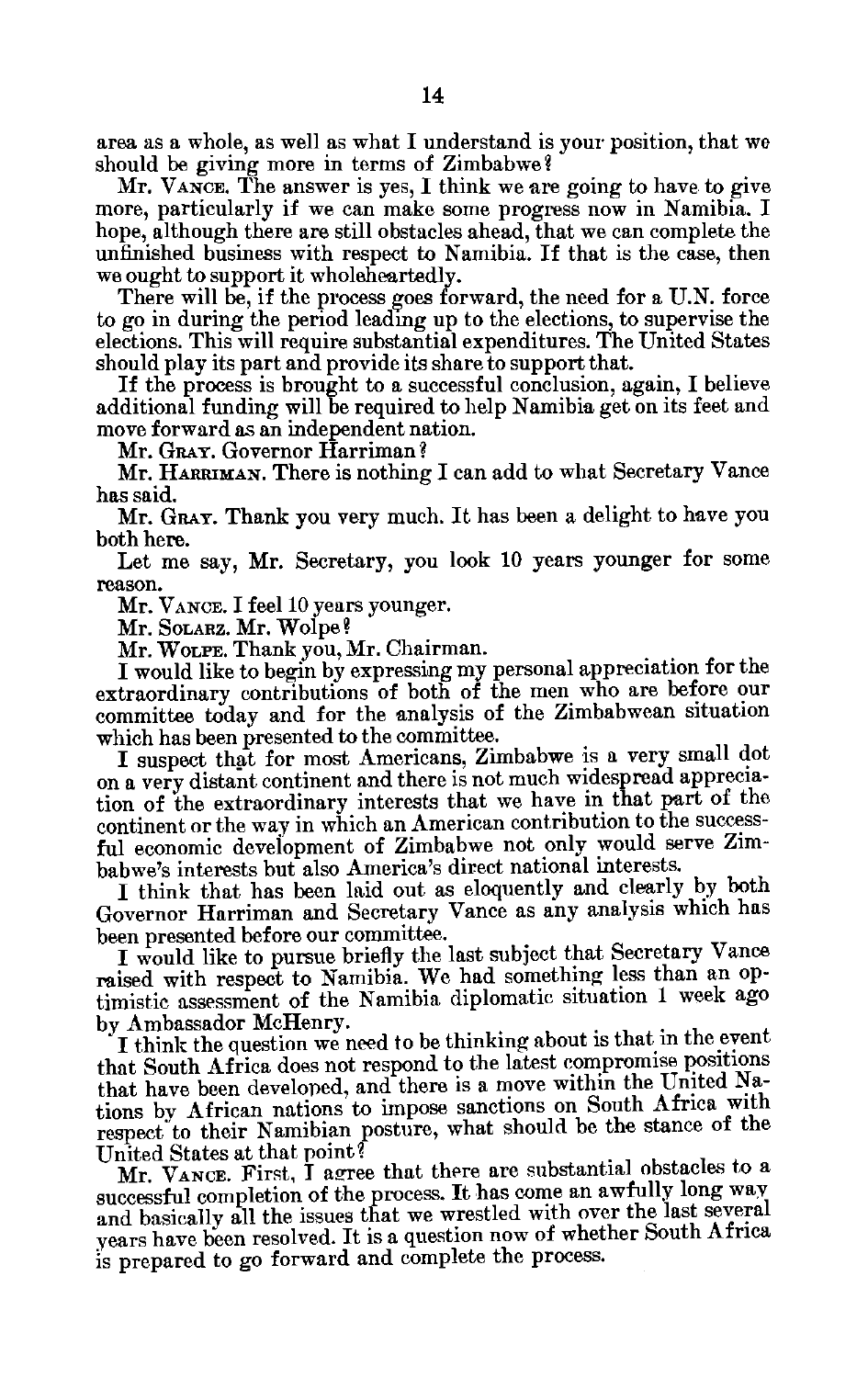The United States, as I understand it, has indicated that they wish to send a mission to discuss with South Africa and others involved whether this process can be brought to a conclusion. How that is going to come out, I don't know.

I think it would be unhelpful for me to speculate at this point as to what should be done until we see what happens in the next couple of months.

Mr. **WOLPE.** On a related point, do you feel that the sanctions that were imposed on Zimbabwe played a role in securing the conditions for the negotiated settlement which has now led to the Government?

Mr. VANCE. The answer is "Yes." I think if we had lifted the sanctions which this subcommittee was very, very helpful in preventing, that you might well have never had successful negotiations of Lancaster House. Great tribute is due to this committee for what they did in standing up to what was a critical issue affecting not only this region but also national interests as well.

Mr. WOLPE. It would not have been possible without the leadership that you and the administration provided on this issue.

Thank you very much.

Mr. SoLARz. I just have one or two more questions. The first, is what implications, if any, do you believe the situation in Zimbabwe has for the future of South Africa, particularly in terms of the possibility and prospects for peaceful change in South Africa? Do you think there is or will be a relationship between what happens in Zimbabwe and the political future of South Africa, or do you think these are two funda mentally different situations?

Mr. **VANCE.** I think that if you can make further progress toward peaceful development in Zimbabwe, that that can have a positive effect in South Africa. I don't want to try and measure the exact degree of that effect, but it will have a positive effect.

Whereas, if the Zimbabwe experiment fails and a radical government comes to power, then I think with such a nation on the South African border, that that could lead to much greater violence in South Africa as they try to resolve the problems that they must resolve. There is no question that they have got to resolve the problems that face them, but it would be more difficult to do so under the circumstances I have described.

Mr. SOLARZ. Mr. Fithian?

Mr. FITHIAN. Thank you, Mr. Chairman.

I apologize to our distinguished guests for having missed some of their testimony. I had to be next door to report out a bill.

I admire both of these gentlemen. I commend the chairman of the subcommittee for getting them both together on the panel. I don't know any time in the House in my 6 years here that we have had as much experience and wisdom in foreign affairs at the same table at the same time.

I would like to ask a question which I hope has not been asked before, but if we can lean back just a little from the immediate questions, I sometimes believe that we Americans tend to proiect into foreign affairs some wishful thinking; that is, we would wish that the Soviet Union has more problems than it probably does in the conduct of its foreign affairs. We project that thought.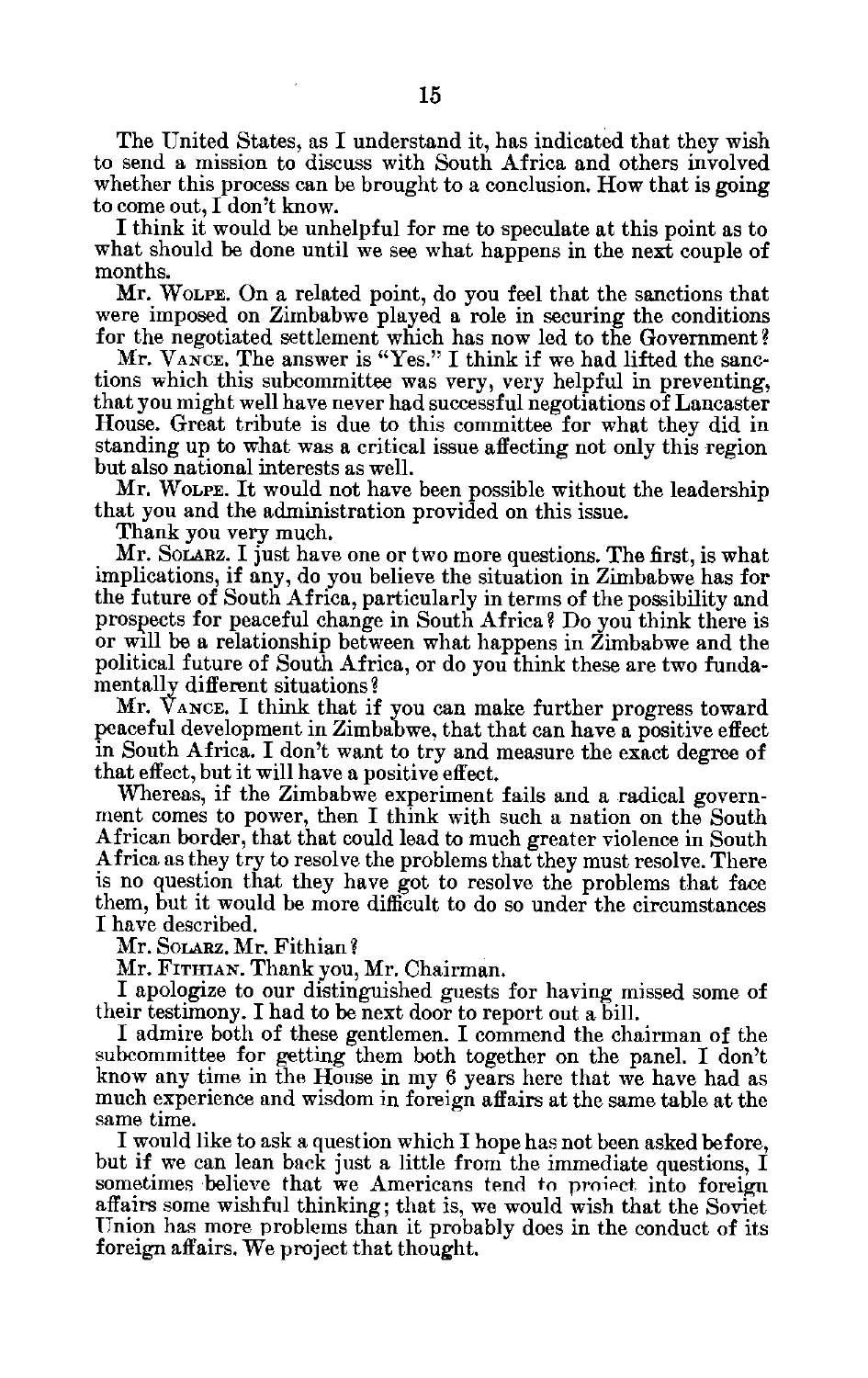We have heard a bit this morning, even in the fragments that I have heard, about the Soviet Union and Zimbabwe and their relationships, and I think that the chairman and all of us are hopeful that those are difficult, they are strained, they are unlikely to improve, especially if we pass the chairman's bill, et cetera.

I would like for you to reflect a moment and then give me your best considered opinion as to what the real relationship is, the real feeling, between Zimbabwe and its present leadership and the Soviet Union. And, second, what do you think is likely to develop in that relationship **?** 

Mr. VANcE. The relationship between the Soviet Union and Zim babwe is one in which the Soviet Union, in my judgment, would like to play a major role and have a major influence. This is so for a variety of reasons, including the strategic importance of the region.

Second, because of the political importance of Zimbabwe, the ripple effect of what happens or does not happen there will be of great importance throughout all of Africa.

Prime Minister Mugabe has made it very clear that he does not want assistance from the Soviet Union. He has indicated that he has turned to the West to give him the kind of assistance that he feels he needs to meet the problems immediately ahead of him in the reconstruction and development of his nation.

That then leads me to the third point. Having taken this position and having chosen the course that he has, namely, to try to follow a course leading to a mixed economy and a multiracial nation, we must assist Mugabe in this process. It is in the interest of the region, in the interest of Zimbabwe and in our own interest to do so.

Mr. FITHIAN. Governor Harriman, would you care to comment on your views on the prospective relationship between Zimbabwe and the U.S.S.R.?

Mr. **HARRIMAN.** I support what Mr. Vance has said. Mr. Mugabe has made it very plain by his actions that he does not want to have anything to do with the Soviet Union; he does not want an embassy there at the present time. He has relations with China. The Chinese have offered a \$30 million loan without interest. He has been ready to deal with China, but by his actions he has indicated that he wants to have nothing to do with the Soviet Union.

I can only imagine the reason why: Because he believes that their influence will be detrimental to the kind of Zimbabwe that he envisions will make it a successful, independent nation.

Mr. VANcE. Mr. Fithian, in a recent interview, Lord Soames, who was the Governor General, as you well know, when asked about Zim babwe and the Soviet Union, said the following:

Mugabe is nonalined but not as others are nonalined against us. The influence of Russia at this point is zero.

Mr. FITHIAN. Thank you, Mr. Chairman.

I would like to make a personal observation, if I may: Many years back, when I was in academia and I became a great admirer of Gover nor Harriman's work in Russian-American relations, and clear on back to, I believe, the negotiation of the International Wheat Agreement years ago, my own personal aspiration was sometime to undertake a biography of our distinguished guest this morning, in my own writing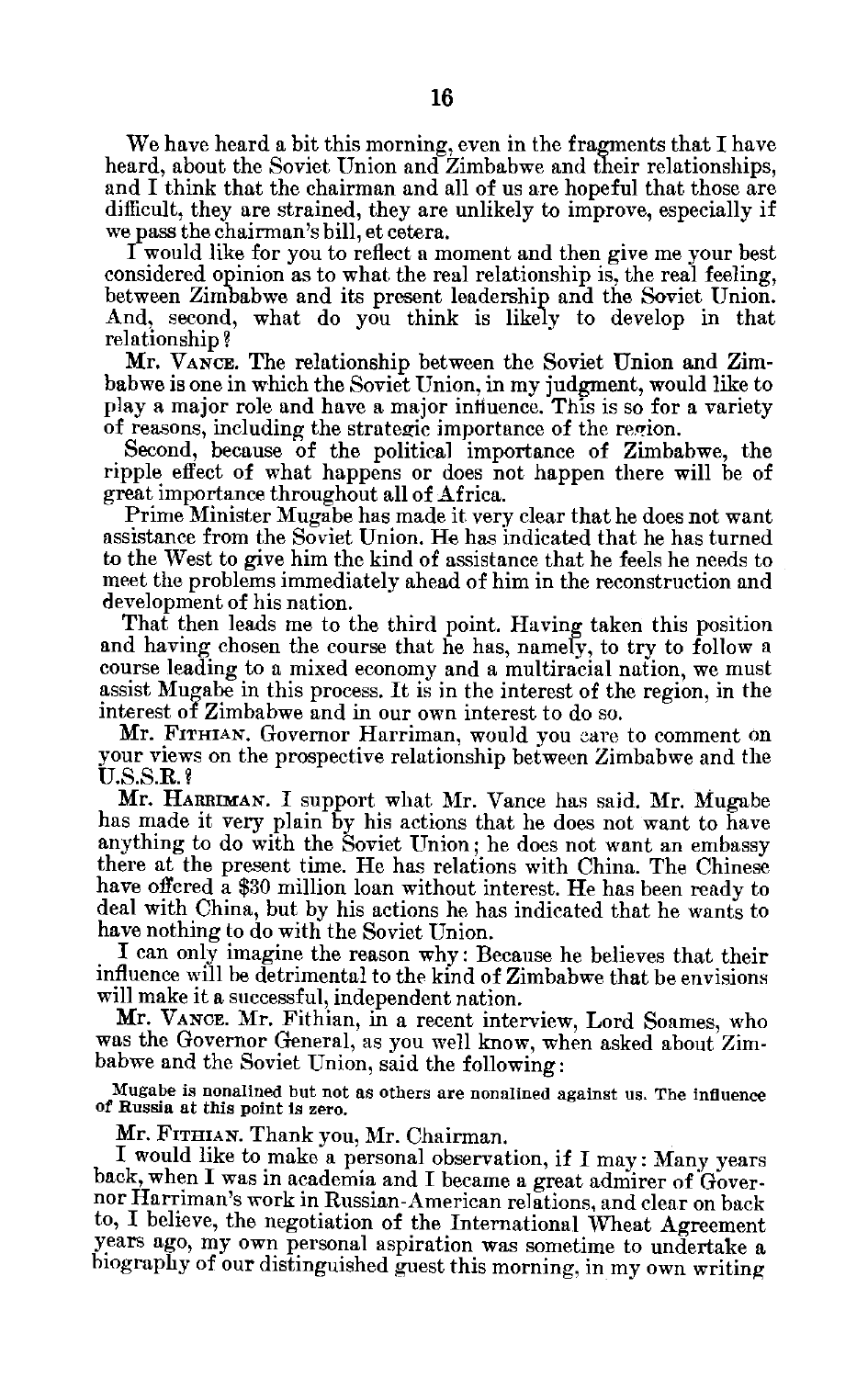and research. It may well be, given the difficulty of this campaign year, that I will get around to that sooner than I had planned, in which case<br>I guess I would hope not to see the Governor in post-November, but I just wanted to make that observation that I have been a very, very long-time admirer of Governor Harriman as one of the really almost unique individuals in American history in all of the kinds of responsi bilities that he has had as Governor of the populous State of New York and his work in Russian-American relations.

I know of no living American who has made that kind of contribu tion in terms of its entirety and in terms of its breadth and in terms of its quality.

I am honored to be here this morning with the Governor.

Mr. **HARRIMAN.** Thank you, Mr. Fithian.

Mrs. **FENWICK.** I would like to add, a few words which I always forget when I start, because the subject that is before us seems so im portant, I would like to add my voice and associate myself with the remarks of the gentleman who has just spoken.

We owe so much to these two men who have come before us this morning-the country, and more than the country, the effort for decency and peace and stability in the world. It means a great deal to all of us and we are honored by having you both here.

I have another small question, Mr. Chairman, if I may:

I think for the record we might say that the newspapers were quoted that Mr. Kaunda had offered some Russian planes to Mr. Mugabe, which he declined to accept, he refused those planes, because he did not want the Soviet technicians who might come with them.

I think this is significant, for two reasons: It contributes to the series of acts by which I think we should judge even more than by the rhetoric of Prime Minister Mugabe. Also, I would like to ask both of you how seriously you view Mr. Kaunda's purchase of Russian planes and what effect that will have on the still unassimilated troops that Mr. Nkomo still has in Zimbabwe? How do we see the denouement of this rather awkward situation?

Mr. VANCE. I don't know how this is going to finally work out. I think Mr. Kaunda is a very able leader. He faces extremely difficult economic and other problems within his nation and he has been con cerned with protecting his country and his borders from external attacks.

In my judgment this is a situation where the Western world could and should have done more to assist Mr. Kaunda, so that he did not have to turn, as he did, to the Soviet Union.

Mrs. **FENwICK.** Thank you.

Mr. SOLARZ. If the members have no further questions, let me observe in concluding the hearing that pending completion of the Fithian biography of Governor Harriman, I would urge those in the audience who have an interest in the Governor's achievements read his memoirs, as I did this summer, which are not only truly interesting but also constitute a remarkable commentary on the diplomacy and politics of the Second World War in which Governor Harriman was so cen trally involved. In fact, I would go so far as to say that it is not possi ble to fully understand some of the recent events which have unfolded in Eastern Europe unless you read the Governor's memoirs.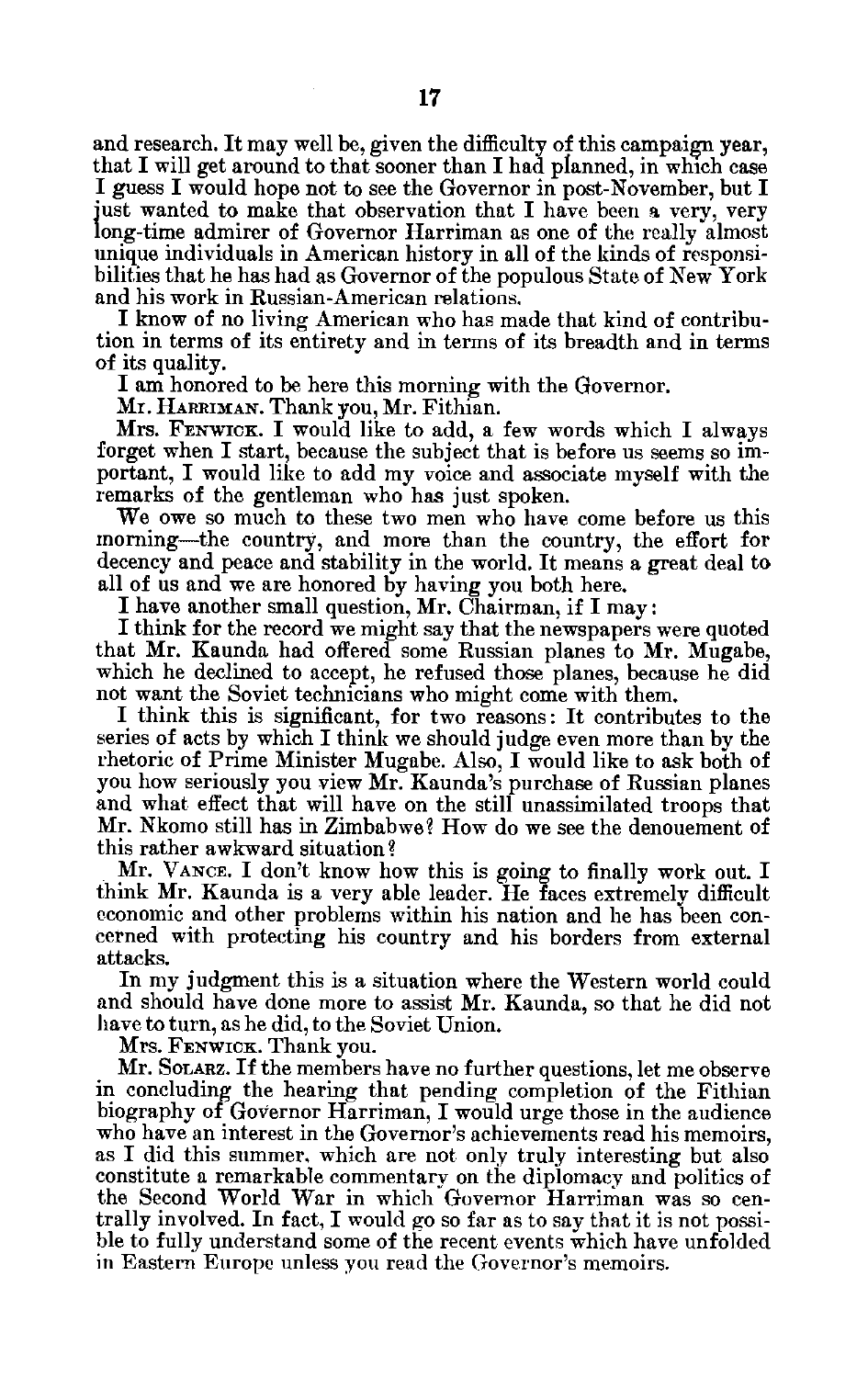So, to all of you budding Harrimanites out there, I strongly rec ommend it.

Secretary Vance and Governor Harriman. the subcommittee is enor mously honored for your presence today. This was really terriffic testi mony. I find myself agreeing with everything you have said, which really proves that your testimony was just right.

I want to thank you both very, very much for being with us today. Mr. **VANCE.** Thank you, Mr. Chairman.

Mr. HARRIMAN. Thank you, Mr. Chairman.

Mr. SOLARZ. The hearing is concluded.

[Whereupon, at 11:25 a.m., the subcommittee was adjourned, sub ject to the call of the Chair.]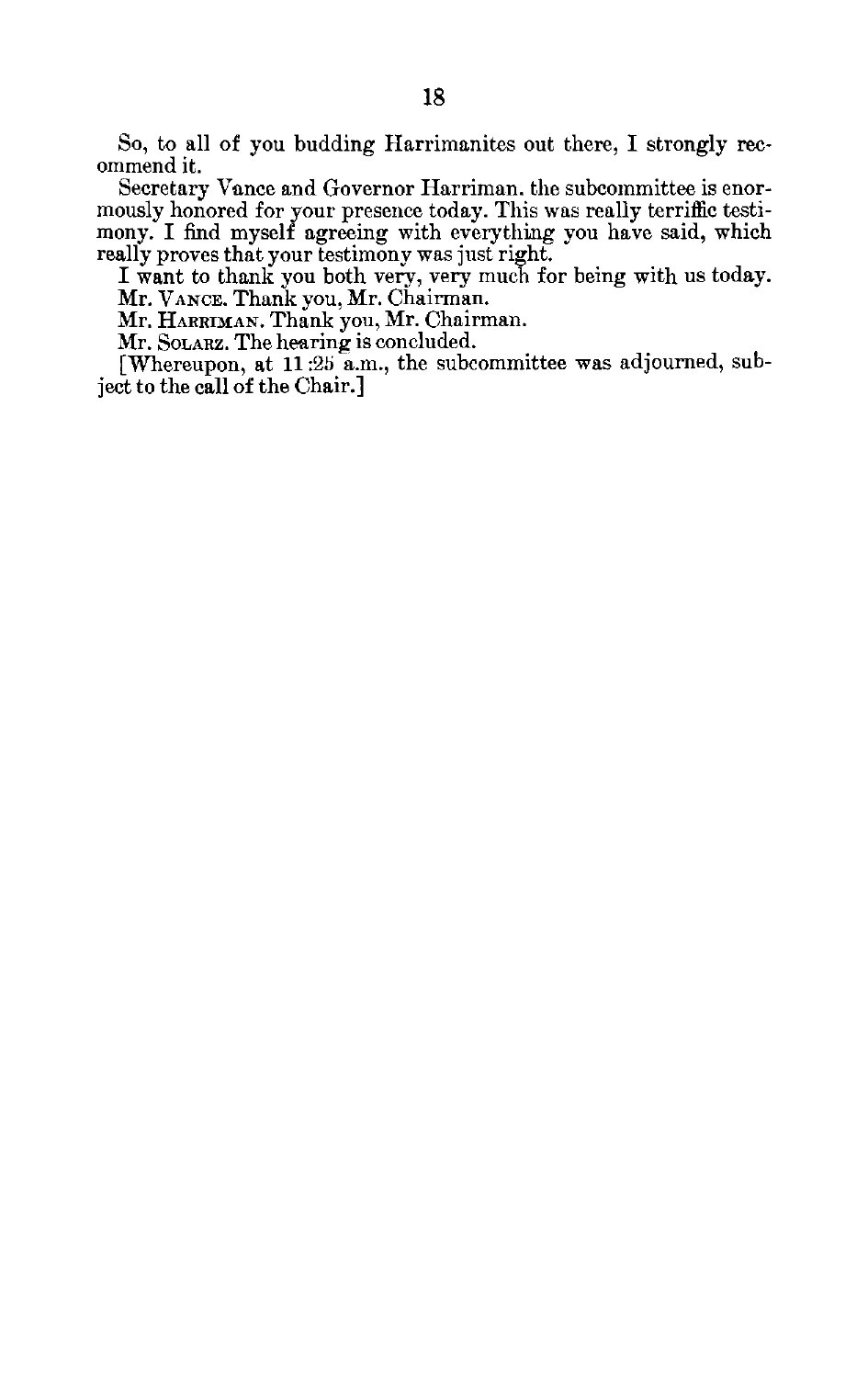### APPENDIX

# **96TH CONGRESS H. R. 8184**

To authorize \$200,000,000 to carry out a multiyear economic support fund program for Zimbabwe.

#### IN THE HOUSE OF REPRESENTATIVES

SEPTEMBER 23, 1980

Mr. SOLARZ introduced the following bill; which was referred to the Committee on Foreign Affairs

## **A BILL**

To authorize \$200,000,000 to carry out a multiyear economic support fund program for Zimbabwe.

1 *Be it enacted by the Senate and House of Representa* 2 *tives of the United States of America in Congress assembled,*  3 That (a) chapter 4 of part II of the Foreign Assistance Act of 4 1961 is amended by adding at the end thereof the following 5 new section:

6 "SEC. 537. ZIMBABWE PROGRAM.— $(a)$  In addition to 7 amounts otherwise authorized to be appropriated to carry out 8 this chapter, there is authorized to be appropriated